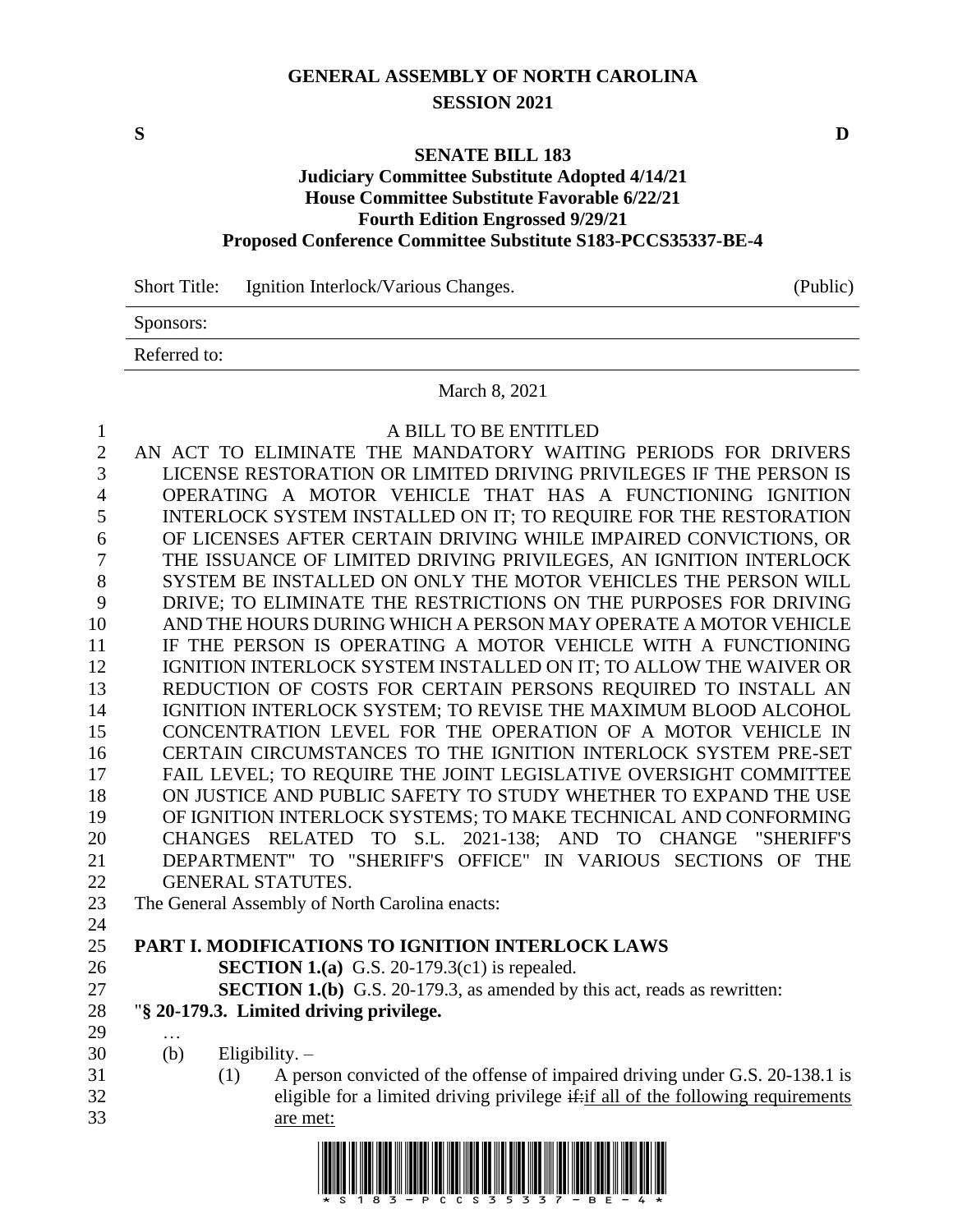|                          | <b>General Assembly Of North Carolina</b>                                                                                                                                                  | <b>Session 2021</b> |
|--------------------------|--------------------------------------------------------------------------------------------------------------------------------------------------------------------------------------------|---------------------|
|                          | At the time of the offense the person held either a valid driver's license<br>a.                                                                                                           |                     |
|                          | or a license that had been expired for less than one year; year.                                                                                                                           |                     |
|                          | At the time of the offense the person had not within the preceding<br>b.                                                                                                                   |                     |
|                          | seven years been convicted of an offense involving impaired                                                                                                                                |                     |
|                          |                                                                                                                                                                                            |                     |
|                          | driving; driving.<br>Punishment Level Three, Four, or Five was imposed for the offense of<br>$\mathbf{c}$ .                                                                                |                     |
|                          | impaired driving; driving.                                                                                                                                                                 |                     |
|                          | Subsequent to the offense the person has not been convicted of, or had<br>d.<br>an unresolved charge lodged against the person for, an offense<br>involving impaired driving; and driving. |                     |
|                          | The person has obtained and filed with the court a substance abuse<br>e.                                                                                                                   |                     |
|                          | assessment of the type required by G.S. 20-17.6 for the restoration of<br>a drivers license.                                                                                               |                     |
|                          | A person whose North Carolina driver's license is revoked because of a                                                                                                                     |                     |
|                          |                                                                                                                                                                                            |                     |
|                          | conviction in another jurisdiction substantially similar to impaired driving                                                                                                               |                     |
|                          | under G.S. 20-138.1 is eligible for a limited driving privilege if the person                                                                                                              |                     |
|                          | would be eligible for it had the conviction occurred in North Carolina.                                                                                                                    |                     |
|                          | Eligibility for a limited driving privilege following a revocation under                                                                                                                   |                     |
|                          | G.S. 20-16.2(d) is governed by G.S. 20-16.2(e1).                                                                                                                                           |                     |
| (2)                      | Any person whose licensing privileges are forfeited pursuant to                                                                                                                            |                     |
|                          | G.S. 15A-1331.1 is eligible for a limited driving privilege if the court finds                                                                                                             |                     |
|                          | that at the time of the forfeiture, the person held either a valid drivers license                                                                                                         |                     |
|                          | or a drivers license that had been expired for less than one year and either of                                                                                                            |                     |
|                          | the following requirements is met:                                                                                                                                                         |                     |
|                          | The person is supporting existing dependents or must have a drivers<br>a.                                                                                                                  |                     |
|                          | license to be gainfully employed; orgmployed.                                                                                                                                              |                     |
|                          | The person has an existing dependent who requires serious medical<br>b.                                                                                                                    |                     |
|                          | treatment and the defendant is the only person able to provide                                                                                                                             |                     |
|                          | transportation to the dependent to the health care facility where the<br>dependent can receive the needed medical treatment.                                                               |                     |
|                          |                                                                                                                                                                                            |                     |
|                          | The limited driving privilege granted under this subdivision must restrict the                                                                                                             |                     |
|                          | person to essential driving related to the purposes listed above, and any driving                                                                                                          |                     |
|                          | that is not related to those purposes is unlawful even though done at times and                                                                                                            |                     |
|                          | upon routes that may be authorized by the privilege.                                                                                                                                       |                     |
|                          |                                                                                                                                                                                            |                     |
| (g3)                     | Ignition Interlock Allowed. $- A$ judge may include all of the following in a limited                                                                                                      |                     |
| driving privilege order: |                                                                                                                                                                                            |                     |
| (1)                      | A restriction that the applicant may operate only a designated motor vehicle.                                                                                                              |                     |
| (2)                      | A requirement that the designated motor vehicle be equipped with a                                                                                                                         |                     |
|                          | functioning ignition interlock system of a type approved by the                                                                                                                            |                     |
|                          | Commissioner. The Commissioner shall not unreasonably withhold approval                                                                                                                    |                     |
|                          | of an ignition interlock system and shall consult with the Division of Purchase                                                                                                            |                     |
|                          | and Contract in the Department of Administration to ensure that potential                                                                                                                  |                     |
|                          | vendors are not discriminated against.                                                                                                                                                     |                     |
| (3)                      | A requirement that the applicant personally activate the ignition interlock                                                                                                                |                     |
|                          | system before driving the motor vehicle.                                                                                                                                                   |                     |
|                          | If the limited driving privilege order includes the restrictions set forth in this subsection, then                                                                                        |                     |
|                          | the limitations set forth in subsections (a), (f), (g), (g1), and (g2) of this section do not apply                                                                                        |                     |
|                          | when the person is operating the designated motor vehicle with a functioning ignition interlock                                                                                            |                     |
| system.                  |                                                                                                                                                                                            |                     |
|                          |                                                                                                                                                                                            |                     |
|                          |                                                                                                                                                                                            |                     |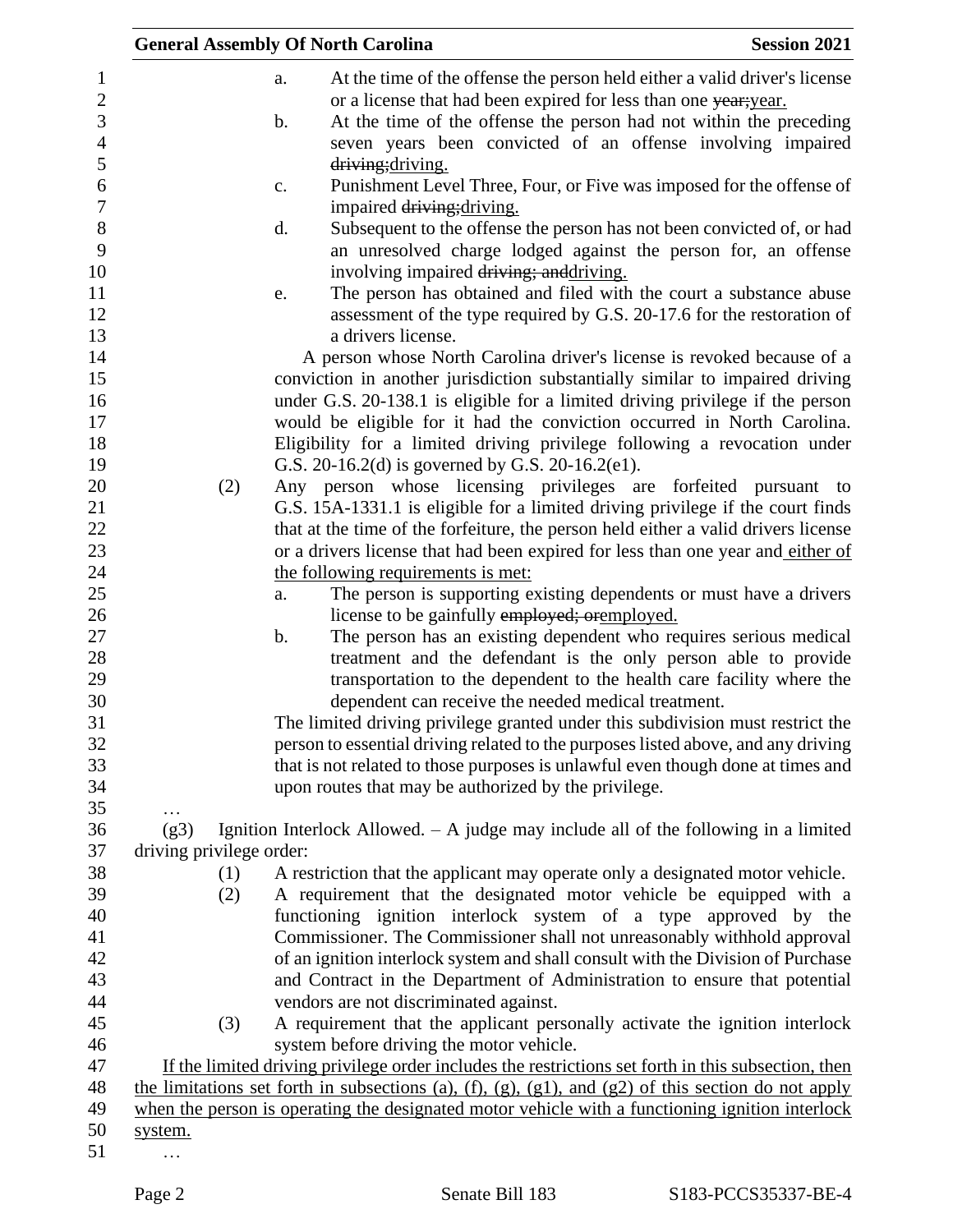| <b>General Assembly Of North Carolina</b><br><b>Session 2021</b>                                                                                                                                                                                                       |
|------------------------------------------------------------------------------------------------------------------------------------------------------------------------------------------------------------------------------------------------------------------------|
| Ignition Interlock Required. - If a person's drivers license is revoked for a conviction<br>(g5)<br>of G.S. 20-138.1, and the person had an alcohol concentration of 0.15 or more, a judge shall<br>include all of the following in a limited driving privilege order: |
| A restriction that the applicant may operate only a designated motor vehicle.<br>(1)<br>A requirement that the designated motor vehicle be equipped with a<br>(2)                                                                                                      |
| functioning ignition interlock system of a type approved by the                                                                                                                                                                                                        |
| Commissioner, which is set to prohibit driving with an alcohol concentration<br>of greater than $0.00$ . $0.02$ . The Commissioner shall not unreasonably withhold                                                                                                     |
| approval of an ignition interlock system and shall consult with the Division of                                                                                                                                                                                        |
| Purchase and Contract in the Department of Administration to ensure that                                                                                                                                                                                               |
| potential vendors are not discriminated against.<br>(3)<br>A requirement that the applicant personally activate the ignition interlock                                                                                                                                 |
| system before driving the motor vehicle.                                                                                                                                                                                                                               |
| If the limited driving privilege order includes the restrictions set forth in this subsection, then                                                                                                                                                                    |
| the limitations set forth in subsections (a), (f), (g), (g1), and (g2) of this section do not apply<br>when the person is operating the designated motor vehicle with a functioning ignition interlock                                                                 |
| system. For purposes of this subsection, the results of a chemical analysis presented at trial or                                                                                                                                                                      |
| sentencing shall be sufficient to prove a person's alcohol concentration, shall be conclusive, and                                                                                                                                                                     |
| shall not be subject to modification by any party, with or without approval by the court.                                                                                                                                                                              |
|                                                                                                                                                                                                                                                                        |
| Any judge granting limited driving privileges under this section shall, prior to<br>(l)<br>granting such privileges, be furnished proof and be satisfied that the person being granted such                                                                            |
| privileges is financially responsible. Proof of financial responsibility shall be in one of the                                                                                                                                                                        |
| following forms:                                                                                                                                                                                                                                                       |
| A written certificate or electronically-transmitted facsimile thereof from any<br>(1)                                                                                                                                                                                  |
| insurance carrier duly authorized to do business in this State certifying that                                                                                                                                                                                         |
| there is in effect a nonfleet private passenger motor vehicle liability policy for<br>the benefit of the person required to furnish proof of financial responsibility.                                                                                                 |
| The certificate or facsimile shall state the effective date and expiration date of                                                                                                                                                                                     |
| the nonfleet private passenger motor vehicle liability policy and shall state the                                                                                                                                                                                      |
| date that the certificate or facsimile is issued. The certificate or facsimile shall                                                                                                                                                                                   |
| remain effective proof of financial responsibility for a period of 30                                                                                                                                                                                                  |
| consecutive days following the date the certificate or facsimile is issued but<br>shall not in and of itself constitute a binder or policy of insurance orinsurance.                                                                                                   |
| A binder for or policy of nonfleet private passenger motor vehicle liability<br>(2)                                                                                                                                                                                    |
| insurance under which the applicant is insured, provided that the binder or                                                                                                                                                                                            |
| policy states the effective date and expiration date of the nonfleet private                                                                                                                                                                                           |
| passenger motor vehicle liability policy.                                                                                                                                                                                                                              |
| The preceding provisions of this subsection do not apply to applicants who do not own<br>currently registered motor vehicles and who do not operate nonfleet private passenger motor                                                                                   |
| vehicles that are owned by other persons and that are not insured under commercial motor vehicle                                                                                                                                                                       |
| liability insurance policies. In such cases, the applicant shall sign a written certificate to that                                                                                                                                                                    |
| effect. Such certificate shall be furnished by the Division. Any material misrepresentation made                                                                                                                                                                       |
| by such person on such certificate shall be grounds for suspension of that person's license for a                                                                                                                                                                      |
| period of 90 days.                                                                                                                                                                                                                                                     |
| For the purpose of this subsection "nonfleet private passenger motor vehicle" has the                                                                                                                                                                                  |

 definition ascribed to it in Article 40 of General Statute Chapter 58. The Commissioner may require that certificates required by this subsection be on a form

approved by the Commissioner. Such granting of limited driving privileges shall be conditioned

upon the maintenance of such financial responsibility during the period of the limited driving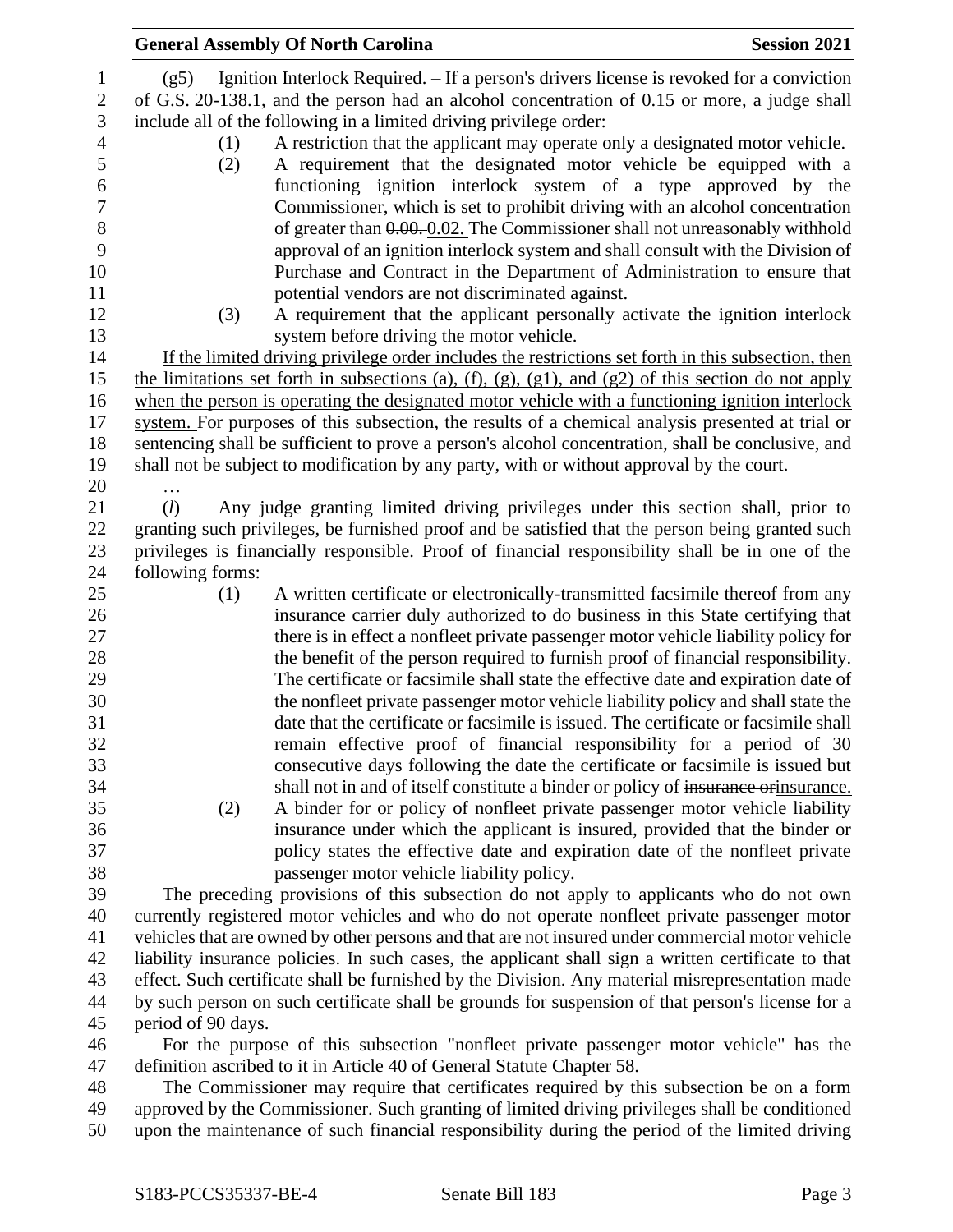|                  |                                                                                       |     |                     | <b>General Assembly Of North Carolina</b>                                                                           | <b>Session 2021</b> |  |
|------------------|---------------------------------------------------------------------------------------|-----|---------------------|---------------------------------------------------------------------------------------------------------------------|---------------------|--|
| $\mathbf{1}$     |                                                                                       |     |                     | privilege. Nothing in this subsection precludes any person from showing proof of financial                          |                     |  |
| $\sqrt{2}$       | responsibility in any other manner authorized by Articles 9A and 13 of this Chapter." |     |                     |                                                                                                                     |                     |  |
| 3                | <b>SECTION 1.(c)</b> G.S. 20-17.8 reads as rewritten:                                 |     |                     |                                                                                                                     |                     |  |
| $\overline{4}$   |                                                                                       |     |                     | "§ 20-17.8. Restoration of a license after certain driving while impaired convictions;                              |                     |  |
| 5                |                                                                                       |     | ignition interlock. |                                                                                                                     |                     |  |
| $\boldsymbol{6}$ | (a)                                                                                   |     |                     | Scope. – This section applies to a person whose license was revoked as a result of a                                |                     |  |
| $\boldsymbol{7}$ |                                                                                       |     |                     | conviction of driving while impaired, G.S. 20-138.1, and:and any of the following conditions is                     |                     |  |
| $\,$ 8 $\,$      | met:                                                                                  |     |                     |                                                                                                                     |                     |  |
| 9                |                                                                                       | (1) |                     | The person had an alcohol concentration of 0.15 or more; more.                                                      |                     |  |
| 10               |                                                                                       | (2) |                     | The person has been convicted of another offense involving impaired driving,                                        |                     |  |
| 11               |                                                                                       |     |                     | which offense occurred within seven years immediately preceding the date of                                         |                     |  |
| 12               |                                                                                       |     |                     | the offense for which the person's license has been revoked; or revoked.                                            |                     |  |
| 13               |                                                                                       | (3) |                     | The person was sentenced pursuant to G.S. 20-179(f3).                                                               |                     |  |
| 14               |                                                                                       |     |                     | For purposes of subdivision (1) of this subsection, the results of a chemical analysis, as shown                    |                     |  |
| 15               |                                                                                       |     |                     | by an affidavit or affidavits executed pursuant to G.S. $20-16.2(c1)$ , shall be used by the Division               |                     |  |
| 16               |                                                                                       |     |                     | to determine that person's alcohol concentration.                                                                   |                     |  |
| 17               |                                                                                       |     |                     |                                                                                                                     |                     |  |
| 18               | (b)                                                                                   |     |                     | Ignition Interlock Required. – Except as provided in subsection $(l)$ of this section,                              |                     |  |
| 19               |                                                                                       |     |                     | when the Division restores the license of a person who is subject to this section, in addition to                   |                     |  |
| 20               |                                                                                       |     |                     | any other restriction or condition, it shall require the person to agree to and shall indicate on the               |                     |  |
| 21               |                                                                                       |     |                     | person's drivers license the following restrictions for the period designated in subsection (c):                    |                     |  |
| 22               |                                                                                       | (1) |                     | A restriction that the person may operate only a vehicle that is equipped with                                      |                     |  |
| 23               |                                                                                       |     |                     | a functioning ignition interlock system of a type approved by the                                                   |                     |  |
| 24               |                                                                                       |     |                     | Commissioner. The Commissioner shall not unreasonably withhold approval                                             |                     |  |
| 25               |                                                                                       |     |                     | of an ignition interlock system and shall consult with the Division of Purchase                                     |                     |  |
| 26               |                                                                                       |     |                     | and Contract in the Department of Administration to ensure that potential                                           |                     |  |
| 27               |                                                                                       |     |                     | vendors are not discriminated against.                                                                              |                     |  |
| 28<br>29         |                                                                                       | (2) |                     | A requirement that the person personally activate the ignition interlock system                                     |                     |  |
| 30               |                                                                                       | (3) |                     | before driving the motor vehicle.<br>An alcohol concentration restriction as follows: A requirement that the person |                     |  |
| 31               |                                                                                       |     |                     | not drive with an alcohol concentration of 0.02 or greater.                                                         |                     |  |
| 32               |                                                                                       |     | a.                  | If the ignition interlock system is required pursuant only to subdivision                                           |                     |  |
| 33               |                                                                                       |     |                     | $(a)(1)$ of this section, a requirement that the person not drive with an                                           |                     |  |
| 34               |                                                                                       |     |                     | alcohol concentration of 0.04 or greater;                                                                           |                     |  |
| 35               |                                                                                       |     | $\mathbf{b}$ .      | If the ignition interlock system is required pursuant to subdivision                                                |                     |  |
| 36               |                                                                                       |     |                     | $(a)(2)$ or $(a)(3)$ of this section, or subsection $(a1)$ of this section, a                                       |                     |  |
| 37               |                                                                                       |     |                     | requirement that the person not drive with an alcohol concentration of                                              |                     |  |
| 38               |                                                                                       |     |                     | greater than 0.00; or                                                                                               |                     |  |
| 39               |                                                                                       |     | $e_{\cdot}$         | If the ignition interlock system is required pursuant to subdivision                                                |                     |  |
| 40               |                                                                                       |     |                     | $(a)(1)$ of this section, and the person has also been convicted, based on                                          |                     |  |
| 41               |                                                                                       |     |                     | the same set of circumstances, of: (i) driving while impaired in a                                                  |                     |  |
| 42               |                                                                                       |     |                     | commercial vehicle, G.S. 20-138.2, (ii) driving while less than 21                                                  |                     |  |
| 43               |                                                                                       |     |                     | years old after consuming alcohol or drugs, G.S. 20-138.3, (iii) a                                                  |                     |  |
| 44               |                                                                                       |     |                     | violation of G.S. 20-141.4, or (iv) manslaughter or negligent homicide                                              |                     |  |
| 45               |                                                                                       |     |                     | resulting from the operation of a motor vehicle when the offense                                                    |                     |  |
| 46               |                                                                                       |     |                     | involved impaired driving, a requirement that the person not drive with                                             |                     |  |
| 47               |                                                                                       |     |                     | an alcohol concentration of greater than 0.00.                                                                      |                     |  |
| 48               | (c)                                                                                   |     |                     | Length of Requirement. - The requirements of subsection (b) shall remain in effect                                  |                     |  |
| 49               | for: for one of the following:                                                        |     |                     |                                                                                                                     |                     |  |
| 50               |                                                                                       | (1) |                     | One year from the date of restoration if the original revocation period was one                                     |                     |  |
| 51               |                                                                                       |     | year; year.         |                                                                                                                     |                     |  |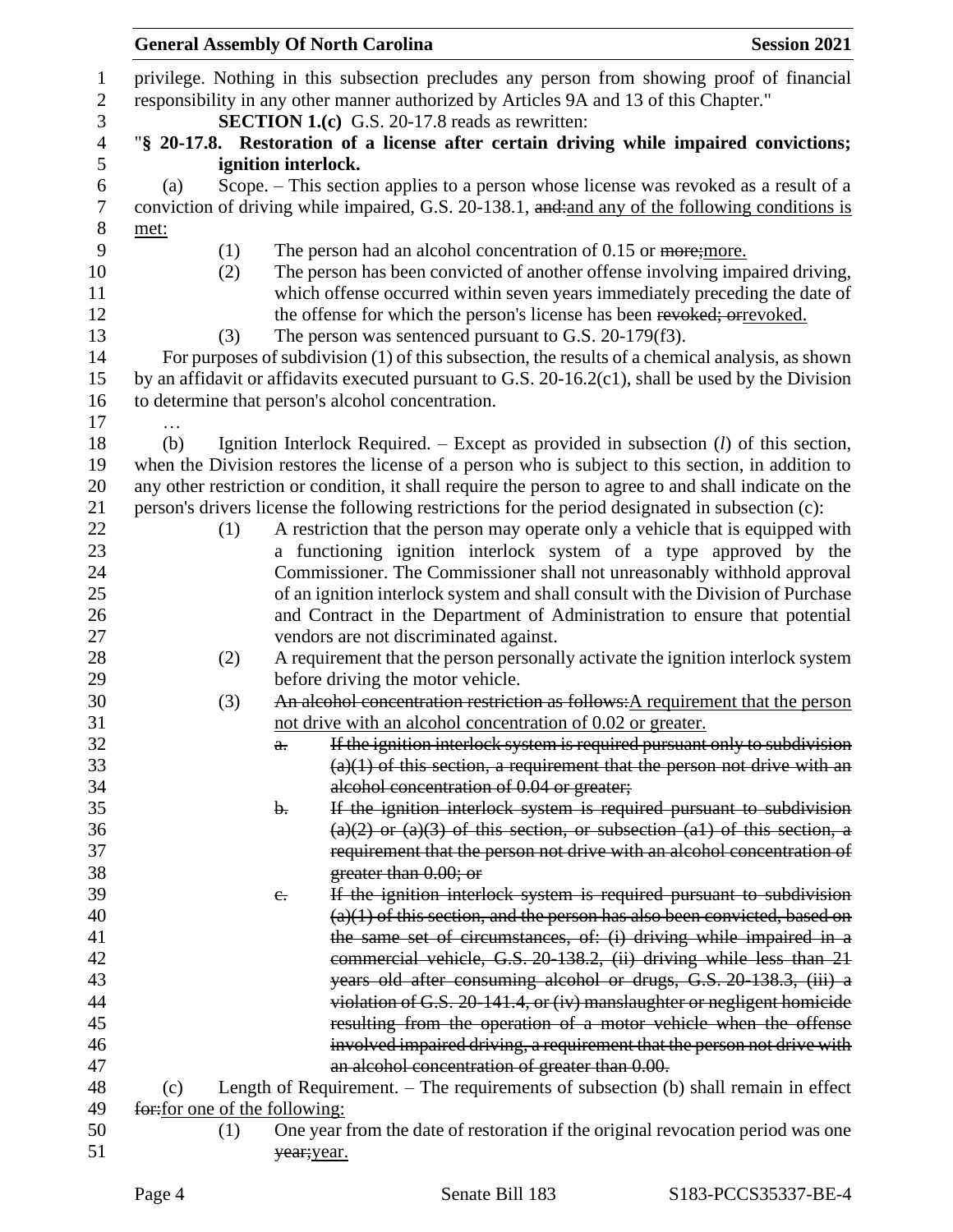|                     | <b>General Assembly Of North Carolina</b><br><b>Session 2021</b>                                                                                                                                       |
|---------------------|--------------------------------------------------------------------------------------------------------------------------------------------------------------------------------------------------------|
| 1<br>2              | Three years from the date of restoration if the original revocation period was<br>(2)<br>four years; oryears.                                                                                          |
| 3<br>$\overline{4}$ | Seven years from the date of restoration if the original revocation was a<br>(3)<br>permanent revocation.                                                                                              |
| 5                   | Vehicles Subject to Requirement. $- A$ person subject to this section shall have all<br>(c1)                                                                                                           |
| 6                   | designate in accordance with the policies of the Division any registered vehicles owned by that                                                                                                        |
| 7                   | person that the person operates or intends to operate and have the designated vehicles equipped                                                                                                        |
| $8\,$               | with a functioning ignition interlock system of a type approved by the Commissioner. The                                                                                                               |
| 9                   | Commissioner shall not issue a license to a person subject to this section until presented with                                                                                                        |
| 10                  | proof of the installation of an ignition interlock system in all registered vehicles owned by the                                                                                                      |
| 11                  | person. In order to avoid an undue financial hardship, a person subject to this section may seek a                                                                                                     |
| 12                  | waiver from the Division for any vehicle registered to that person that is relied upon by another                                                                                                      |
| 13                  | member of that person's family for transportation and that the vehicle is not in the possession of                                                                                                     |
| 14                  | the person subject to this section. The Division shall determine such waiver on a case by case                                                                                                         |
| 15<br>16            | basis following an assessment of financial hardship to the person subject to this restriction. at<br>least one of the person's designated vehicles. The Commissioner shall cancel the drivers license  |
| 17                  | of any person subject to this section for registration of a motor vehicle owned by the person                                                                                                          |
| 18                  | without an installed ignition interlock system operating a vehicle that has not been designated                                                                                                        |
| 19                  | and equipped with a functioning ignition interlock system in accordance with this subsection, or                                                                                                       |
| 20                  | removal of the ignition interlock system from a any designated motor vehicle owned by the                                                                                                              |
| 21                  | person, other than when changing ignition interlock providers or upon sale of the designated                                                                                                           |
| 22                  | vehicle.                                                                                                                                                                                               |
| 23                  |                                                                                                                                                                                                        |
| 24                  | Right to Hearing Before Division; Issues. - If the person's license is revoked pursuant<br>(i)                                                                                                         |
| 25                  | to subsection (g) of this section, before the effective date of the order issued under subsection (i)                                                                                                  |
| 26<br>27            | of this section, the person may request in writing a hearing before the Division. Except for the<br>time referred to in G.S. 20-16.5, if the person shows to the satisfaction of the Division that the |
| 28                  | person's license was surrendered to the court and remained in the court's possession, then the                                                                                                         |
| 29                  | Division shall credit the amount of time for which the license was in the possession of the court                                                                                                      |
| 30                  | against the revocation period required by subsection (g) of this section. If the person properly                                                                                                       |
| 31                  | requests a hearing, the person retains the person's license, unless it is revoked under some other                                                                                                     |
| 32                  | provision of law, until the hearing is held, the person withdraws the request, or the person fails                                                                                                     |
| 33                  | to appear at a scheduled hearing. The hearing officer may subpoena any witnesses or documents                                                                                                          |
| 34                  | that the hearing officer deems necessary. The person may request the hearing officer to subpoena                                                                                                       |
| 35                  | the charging officer, the chemical analyst, or both to appear at the hearing if the person makes                                                                                                       |
| 36                  | the request in writing at least three days before the hearing. The person may subpoena any other                                                                                                       |
| 37<br>38            | witness whom the person deems necessary, and the provisions of G.S. 1A-1, Rule 45, apply to<br>the issuance and service of all subpoenas issued under the authority of this section. The hearing       |
| 39                  | officer is authorized to administer oaths to witnesses appearing at the hearing. The hearing must                                                                                                      |
| 40                  | be conducted in the county where the charge was brought, except when the evidence of the                                                                                                               |
| 41                  | violation is an alcohol concentration report from an ignition interlock system, the hearing may                                                                                                        |
| 42                  | be conducted in the county where the person resides. The hearing must be limited to consideration                                                                                                      |
| 43                  | of whether: whether both of the following conditions were met:                                                                                                                                         |
| 44                  | The drivers license of the person had an ignition interlock requirement;<br>(1)                                                                                                                        |
| 45                  | andrequirement.                                                                                                                                                                                        |
| 46                  | The person: Any of the following conditions occurred:<br>(2)                                                                                                                                           |
| 47                  | Was The person was driving a vehicle that was not equipped with a<br>a.                                                                                                                                |
| 48                  | functioning ignition interlock system; or system.                                                                                                                                                      |

49 b. Did-The person did not personally activate the ignition interlock 50 system before driving the vehicle; or vehicle.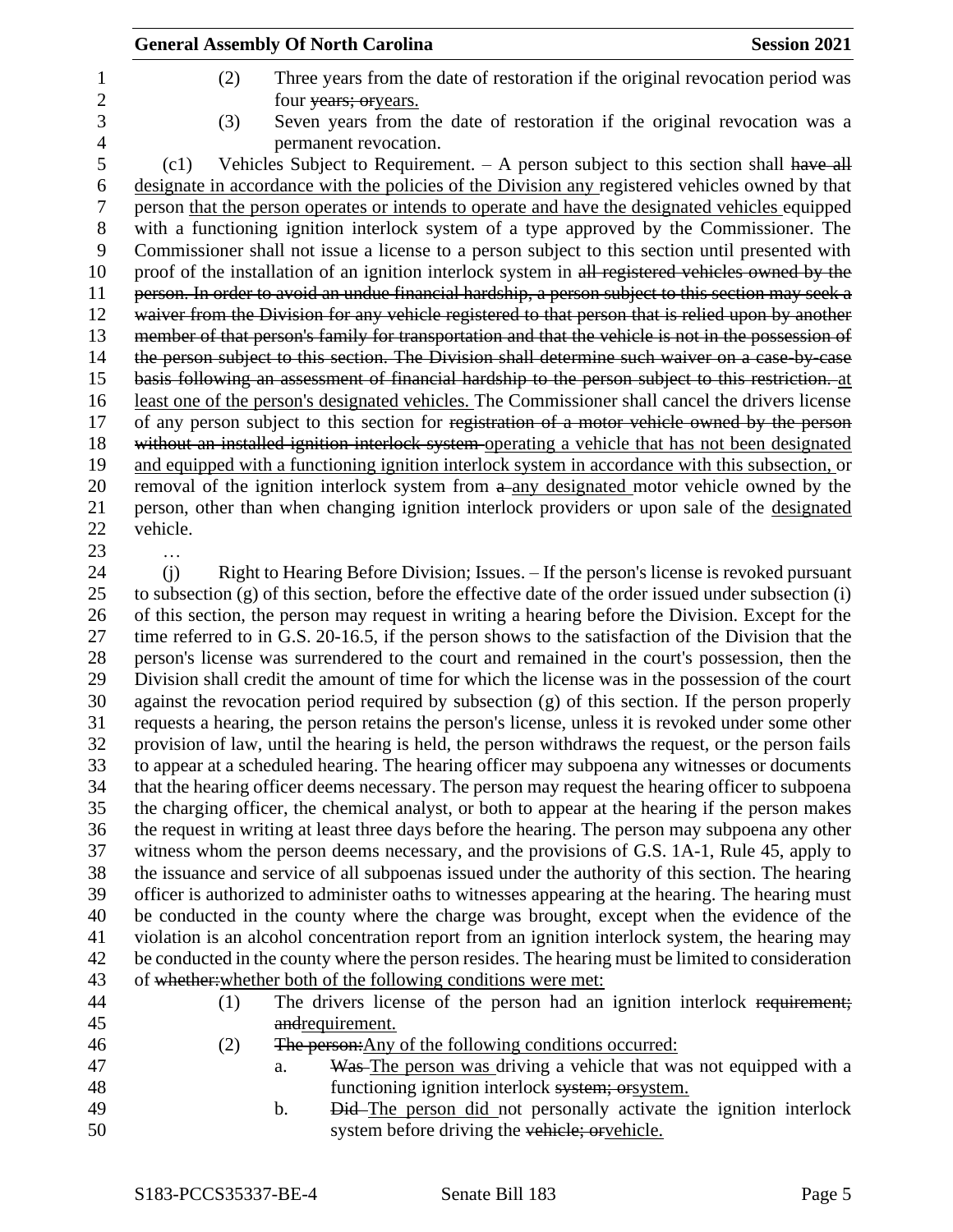|                     |      | <b>General Assembly Of North Carolina</b>                                                                                                                | <b>Session 2021</b> |
|---------------------|------|----------------------------------------------------------------------------------------------------------------------------------------------------------|---------------------|
|                     |      | <b>Drove the The person was driving a vehicle in violation of an</b><br>c.<br>applicable alcohol concentration restriction prescribed by subdivision     |                     |
|                     |      | $(b)(3)$ of this section.                                                                                                                                |                     |
|                     |      | The person was driving a vehicle that was not designated in<br><u>d.</u>                                                                                 |                     |
|                     |      | accordance with subsection (c1) of this section.                                                                                                         |                     |
|                     |      | If the Division finds that the conditions specified in this subsection are                                                                               |                     |
|                     |      | met, it must order the revocation sustained. If the Division finds that the                                                                              |                     |
|                     |      | condition of subdivision (1) is not met, or that none of the conditions of                                                                               |                     |
|                     |      | subdivision (2) are met, it must rescind the revocation. If the revocation is                                                                            |                     |
|                     |      | sustained, the person must surrender the person's license immediately upon                                                                               |                     |
|                     |      | notification by the Division. If the revocation is sustained, the person may                                                                             |                     |
|                     |      | appeal the decision of the Division pursuant to G.S. 20-25.                                                                                              |                     |
| $\ldots$ "          |      |                                                                                                                                                          |                     |
|                     |      | <b>SECTION 1.(d)</b> G.S. 20-19 reads as rewritten:                                                                                                      |                     |
|                     |      | "§ 20-19. Period of suspension or revocation; conditions of restoration.                                                                                 |                     |
| (c3)                |      | Restriction; Revocations. – When the Division restores a person's drivers license                                                                        |                     |
|                     |      | which was revoked pursuant to G.S. $20-13.2(a)$ , G.S. $20-23$ when the offense involved impaired                                                        |                     |
|                     |      | driving, G.S. 20-23.2, subdivision (2) of G.S. 20-17(a), subdivision (1) or (9) of G.S. 20-17(a)                                                         |                     |
|                     |      | when the offense involved impaired driving, G.S. 20-138.5(d), or this subsection, in addition to                                                         |                     |
|                     |      | any other restriction or condition, it shall place the applicable restriction on the person's drivers                                                    |                     |
| license as follows: |      |                                                                                                                                                          |                     |
|                     | (1)  | For the first restoration of a drivers license for a person convicted of driving                                                                         |                     |
|                     |      | while impaired, G.S. 20-138.1, or a drivers license revoked pursuant to                                                                                  |                     |
|                     |      | G.S. 20-23 or G.S. 20-23.2 when the offense for which the person's license                                                                               |                     |
|                     |      | was revoked prohibits substantially similar conduct which if committed in this                                                                           |                     |
|                     |      | State would result in a conviction of driving while impaired under                                                                                       |                     |
|                     |      | G.S. 20-138.1, that the person not operate a vehicle with an alcohol                                                                                     |                     |
|                     |      | concentration of 0.04 or more at any relevant time after the driving; driving.                                                                           |                     |
|                     | (2)  | For the second or subsequent restoration of a drivers license for a person                                                                               |                     |
|                     |      | convicted of driving while impaired, G.S. 20-138.1, or a drivers license                                                                                 |                     |
|                     |      | revoked pursuant to G.S. 20-23 or G.S. 20-23.2 when the offense for which                                                                                |                     |
|                     |      | the person's license was revoked prohibits substantially similar conduct which                                                                           |                     |
|                     |      | if committed in this State would result in a conviction of driving while                                                                                 |                     |
|                     |      | impaired under G.S. 20-138.1, that the person not operate a vehicle with an                                                                              |                     |
|                     |      | alcohol concentration greater than 0.00 at any relevant time after the                                                                                   |                     |
|                     |      | driving; driving.                                                                                                                                        |                     |
|                     | (3)  | For any restoration of a drivers license for a person convicted of driving while                                                                         |                     |
|                     |      | impaired in a commercial motor vehicle, G.S. 20-138.2, habitual impaired<br>driving, G.S. 20-138.5, driving while less than 21 years old after consuming |                     |
|                     |      | alcohol or drugs, G.S. $20-138.3$ , felony death by vehicle, G.S. $20-141.4(a1)$ ,                                                                       |                     |
|                     |      | manslaughter or negligent homicide resulting from the operation of a motor                                                                               |                     |
|                     |      | vehicle when the offense involved impaired driving, or a revocation under this                                                                           |                     |
|                     |      | subsection, that the person not operate a vehicle with an alcohol concentration                                                                          |                     |
|                     |      | of greater than $0.00 \cdot 0.02$ at any relevant time after the driving; driving.                                                                       |                     |
|                     | (3a) | For any restoration of a drivers license (i) for a person convicted of driving                                                                           |                     |
|                     |      | while less than 21 years old after consuming alcohol or drugs, G.S. 20-138.3,                                                                            |                     |
|                     |      | or (ii) revoked pursuant to G.S. 20-23 or G.S. 20-23.2 when the offense for                                                                              |                     |
|                     |      | which the person's license was revoked prohibits substantially similar conduct                                                                           |                     |
|                     |      | which if committed in this State would result in a conviction of driving while                                                                           |                     |
|                     |      | less than 21 years old after consuming alcohol or drugs, G.S. 20-138.3, that                                                                             |                     |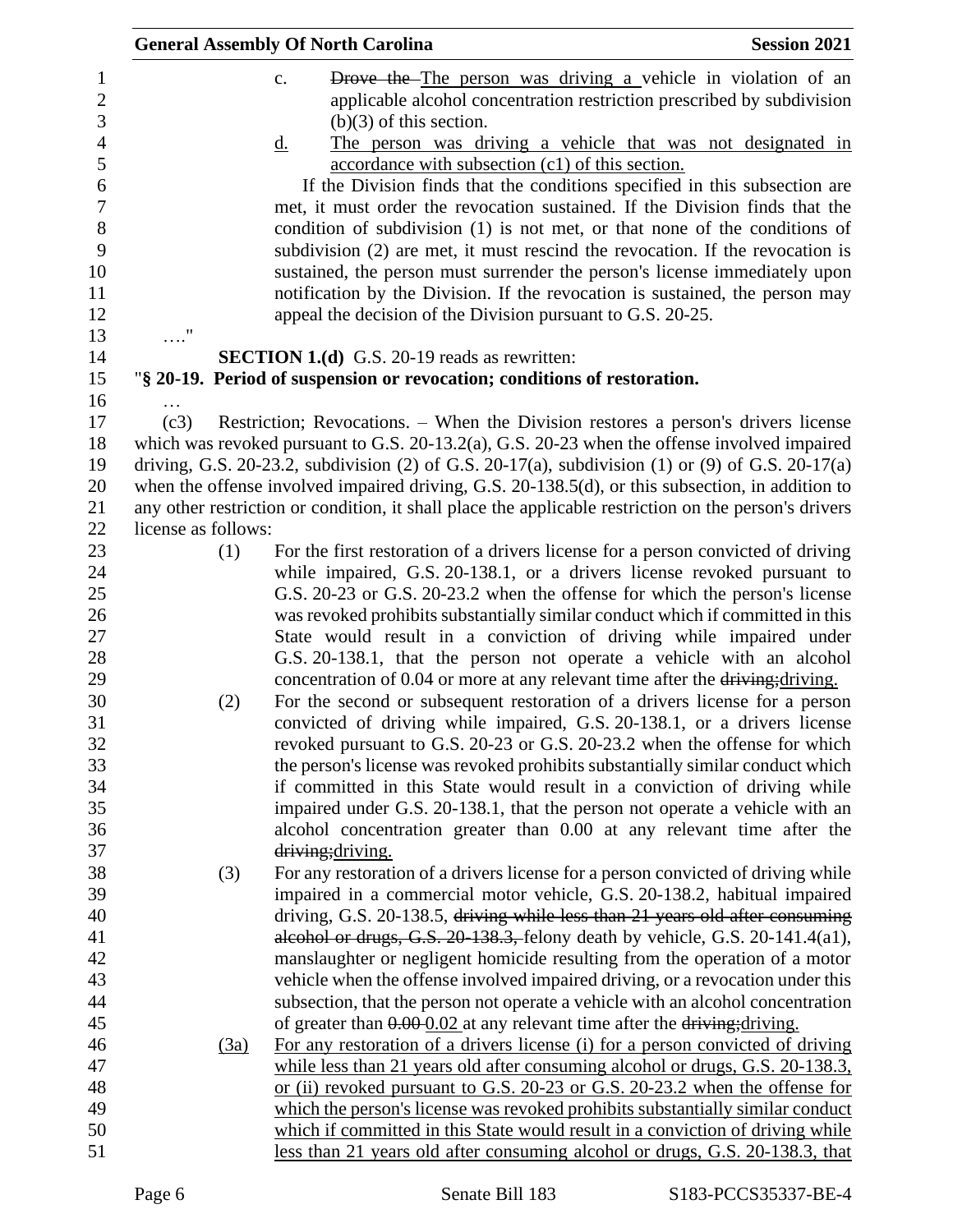|                               |                           | <b>General Assembly Of North Carolina</b>                                                                                                                                                                                                                                                                                   | <b>Session 2021</b> |
|-------------------------------|---------------------------|-----------------------------------------------------------------------------------------------------------------------------------------------------------------------------------------------------------------------------------------------------------------------------------------------------------------------------|---------------------|
| 1                             |                           | the person not operate a vehicle with an alcohol concentration of greater than                                                                                                                                                                                                                                              |                     |
| $\overline{2}$                |                           | 0.00 at any relevant time after the driving.                                                                                                                                                                                                                                                                                |                     |
| 3<br>$\overline{4}$<br>5<br>6 | (4)                       | For any restoration of a drivers license revoked pursuant to G.S. 20-23 or<br>G.S. 20-23.2 when the offense for which the person's license was revoked<br>prohibits substantially similar conduct which if committed in this State would<br>result in a conviction of driving while impaired in a commercial motor vehicle, |                     |
| $\tau$<br>$8\,$               |                           | G.S. 20-138.2, driving while less than 21 years old after consuming alcohol<br>or drugs, G.S. 20-138.3, a violation of G.S. 20-141.4, or manslaughter or                                                                                                                                                                    |                     |
| 9<br>10                       |                           | negligent homicide resulting from the operation of a motor vehicle when the<br>offense involved impaired driving, that the person not operate a vehicle with                                                                                                                                                                |                     |
| 11                            |                           | an alcohol concentration of greater than 0.00 at any relevant time after the                                                                                                                                                                                                                                                |                     |
| 12<br>13                      | $\left( 5\right)$         | driving.<br>For any restoration of a drivers license pursuant to G.S. 20-17.8 requiring an                                                                                                                                                                                                                                  |                     |
| 14<br>15                      |                           | ignition interlock system, that the person not operate a vehicle with an alcohol<br>concentration of 0.02 or more at any relevant time after the driving during the                                                                                                                                                         |                     |
| 16                            |                           | period that the ignition interlock is required.                                                                                                                                                                                                                                                                             |                     |
| 17<br>18                      |                           | In addition, the person seeking restoration of a license must agree to submit to a chemical<br>analysis in accordance with G.S. 20-16.2 at the request of a law enforcement officer who has                                                                                                                                 |                     |
| 19<br>20                      |                           | reasonable grounds to believe the person is operating a motor vehicle on a highway or public<br>vehicular area in violation of the restriction specified in this subsection. while consuming alcohol                                                                                                                        |                     |
| 21                            |                           | or at any time while the person has remaining in the person's body any alcohol or controlled                                                                                                                                                                                                                                |                     |
| 22                            |                           | substance previously consumed. The person must also agree that, when requested by a law                                                                                                                                                                                                                                     |                     |
| 23<br>24                      |                           | enforcement officer, the person will agree to be transported by the law enforcement officer to the<br>place where chemical analysis is to be administered.                                                                                                                                                                  |                     |
| 25                            |                           | The restrictions placed on a license under this subsection shall be in effect (i) seven years                                                                                                                                                                                                                               |                     |
| 26                            |                           | from the date of restoration if the person's license was permanently revoked, (ii) until the person's                                                                                                                                                                                                                       |                     |
| 27<br>28                      | years in all other cases. | twenty-first birthday if the revocation was for a conviction under G.S. 20-138.3, and (iii) three                                                                                                                                                                                                                           |                     |
| 29                            |                           | A law enforcement officer who has reasonable grounds to believe that a person has violated                                                                                                                                                                                                                                  |                     |
| 30<br>31                      |                           | a restriction placed on the person's drivers license shall complete an affidavit pursuant to<br>G.S. 20-16.2(c1). On the basis of information reported pursuant to G.S. 20-16.2, the Division                                                                                                                               |                     |
| 32                            |                           | shall revoke the drivers license of any person who violates a condition of reinstatement imposed                                                                                                                                                                                                                            |                     |
| 33                            |                           | under this subsection. An alcohol concentration report from an ignition interlock system shall not                                                                                                                                                                                                                          |                     |
| 34<br>35                      |                           | be used as the basis for revocation under this subsection. A violation of a restriction imposed<br>under this subsection or the willful refusal to submit to a chemical analysis shall result in a                                                                                                                          |                     |
| 36                            |                           | one-year revocation. If the period of revocation was imposed pursuant to subsection (d) or (e),                                                                                                                                                                                                                             |                     |
| 37                            |                           | or G.S. 20-138.5(d), any remaining period of the original revocation, prior to its reduction, shall<br>be reinstated and the one-year revocation begins after all other periods of revocation have                                                                                                                          |                     |
| 38<br>39                      | terminated.               |                                                                                                                                                                                                                                                                                                                             |                     |
| 40                            |                           |                                                                                                                                                                                                                                                                                                                             |                     |
| 41                            | (c5)                      | Right to Hearing Before Division; Issues. - Upon receipt of a properly executed                                                                                                                                                                                                                                             |                     |
| 42                            |                           | affidavit required by G.S. 20-16.2(c1), the Division must expeditiously notify the person charged                                                                                                                                                                                                                           |                     |
| 43<br>44                      |                           | that the person's license to drive is revoked for the period of time specified in this section,                                                                                                                                                                                                                             |                     |
| 45                            |                           | effective on the thirtieth calendar day after the mailing of the revocation order unless, before the<br>effective date of the order, the person requests in writing a hearing before the Division. Except                                                                                                                   |                     |
| 46                            |                           | for the time referred to in G.S. 20-16.5, if the person shows to the satisfaction of the Division                                                                                                                                                                                                                           |                     |
|                               |                           | that the person's license was surrendered to the court and remained in the court's possession, then                                                                                                                                                                                                                         |                     |
|                               |                           | the Division shall credit the amount of time for which the license was in the possession of the                                                                                                                                                                                                                             |                     |
|                               |                           | court against the revocation period required by this section. If the person properly requests a                                                                                                                                                                                                                             |                     |
| 50                            |                           | hearing, the person retains the person's license, unless it is revoked under some other provision<br>of law, until the hearing is held, the person withdraws the request, or the person fails to appear                                                                                                                     |                     |
|                               |                           |                                                                                                                                                                                                                                                                                                                             |                     |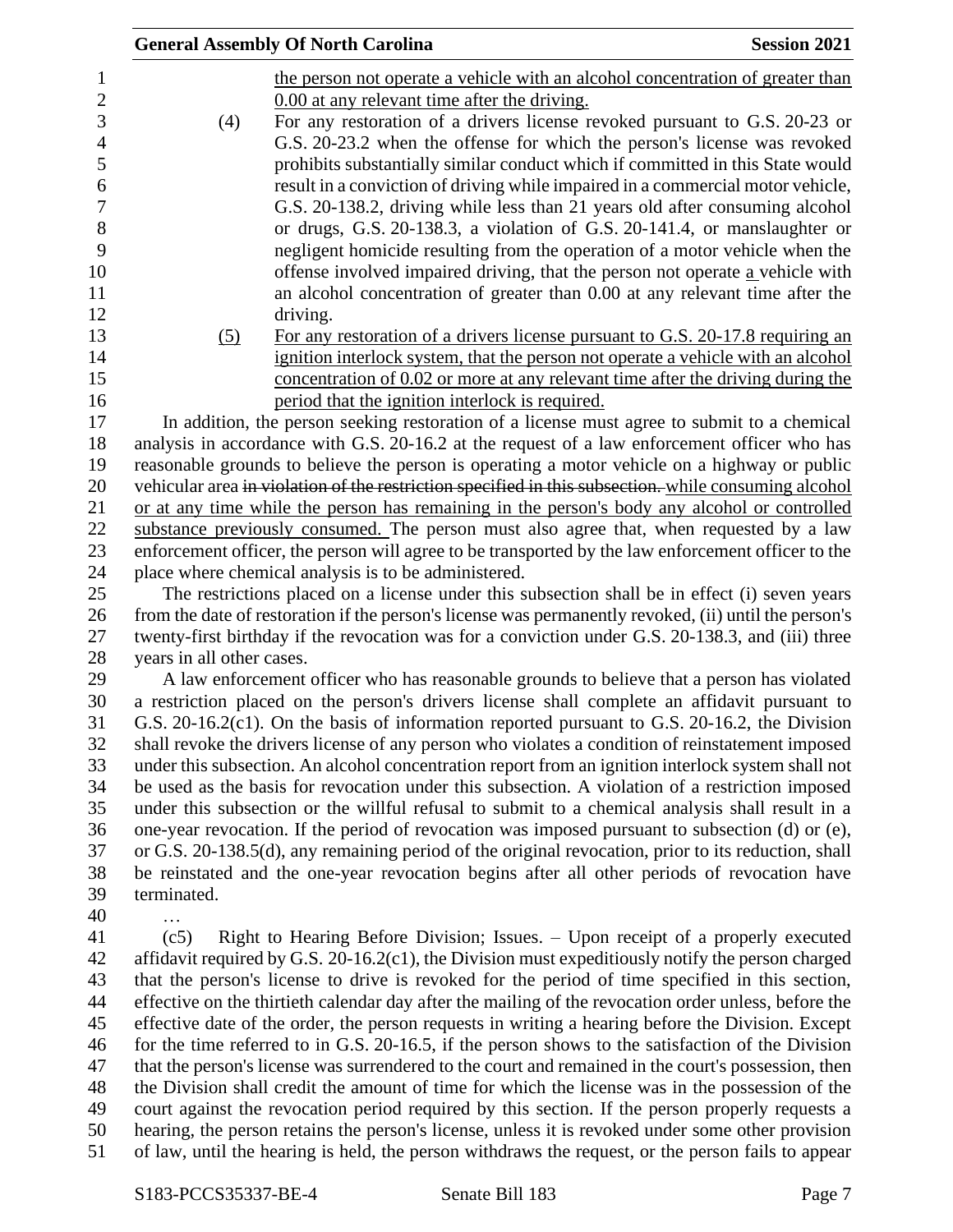at a scheduled hearing. The hearing officer may subpoena any witnesses or documents that the hearing officer deems necessary. The person may request the hearing officer to subpoena the charging officer, the chemical analyst, or both to appear at the hearing if the person makes the request in writing at least three days before the hearing. The person may subpoena any other witness whom the person deems necessary, and the provisions of G.S. 1A-1, Rule 45, apply to the issuance and service of all subpoenas issued under the authority of this section. The hearing officer is authorized to administer oaths to witnesses appearing at the hearing. The hearing must be conducted in the county where the charge was brought, and must be limited to consideration of whether:whether all of the following conditions exist: (1) The charging officer had reasonable grounds to believe that the person had 11 violated the alcohol concentration restriction; restriction. (2) The person was notified of the person's rights as required by **G.S. 20-16.2(a)**; G.S. 20-16.2(a). (3) The drivers license of the person had an alcohol concentration restriction; andrestriction. (4) The person submitted to a chemical analysis upon the request of the charging officer, and the analysis revealed an alcohol concentration in excess of the restriction on the person's drivers license. If the Division finds that the conditions specified in this subsection are met, it must order the revocation sustained. If the Division finds that any of the conditions (1), (2), (3), or (4) is not met, it must rescind the revocation. If the revocation is sustained, the person must surrender the person's license immediately upon notification by the Division. … 24 (d) When a person's license is revoked under (i) G.S.  $20-17(a)(2)$  and the person has 25 another offense involving impaired driving for which he the person has been convicted, which 26 offense occurred within three years immediately preceding the date of the offense for which his 27 the person's license is being revoked, or (ii) G.S.  $20-17(a)(9)$  due to a violation of G.S. 20-141.4(a3), the period of revocation is four years, and this period may be reduced only as provided in this section. The Division may conditionally restore the person's license after it has 30 been revoked for at least two years under this subsection if he the person provides the Division 31 with satisfactory proof that: that both of the following requirements are met: (1) He The person has not in the period of revocation been convicted in North Carolina or any other state or federal jurisdiction of a motor vehicle offense, an alcoholic beverage control law offense, a drug law offense, or any other 35 criminal offense involving the possession or consumption of alcohol or drugs; anddrugs. (2) He The person is not currently an excessive user of alcohol, drugs, or prescription drugs, or unlawfully using any controlled substance. The person may voluntarily submit themselves to continuous alcohol monitoring for the purpose of proving abstinence from alcohol consumption during a period of revocation immediately prior to the restoration consideration. All of the following requirements apply when providing proof that the requirement set forth in this subdivision has been met: a. Monitoring periods of 120 days or longer shall be accepted by the Division as evidence of abstinence if the Division receives sufficient documentation that reflects that the person abstained from alcohol use during the monitoring period. b. The continuous alcohol monitoring system shall be a system approved under G.S. 15A-1343.3. c. The Division may establish guidelines for the acceptance of evidence of abstinence under this subdivision.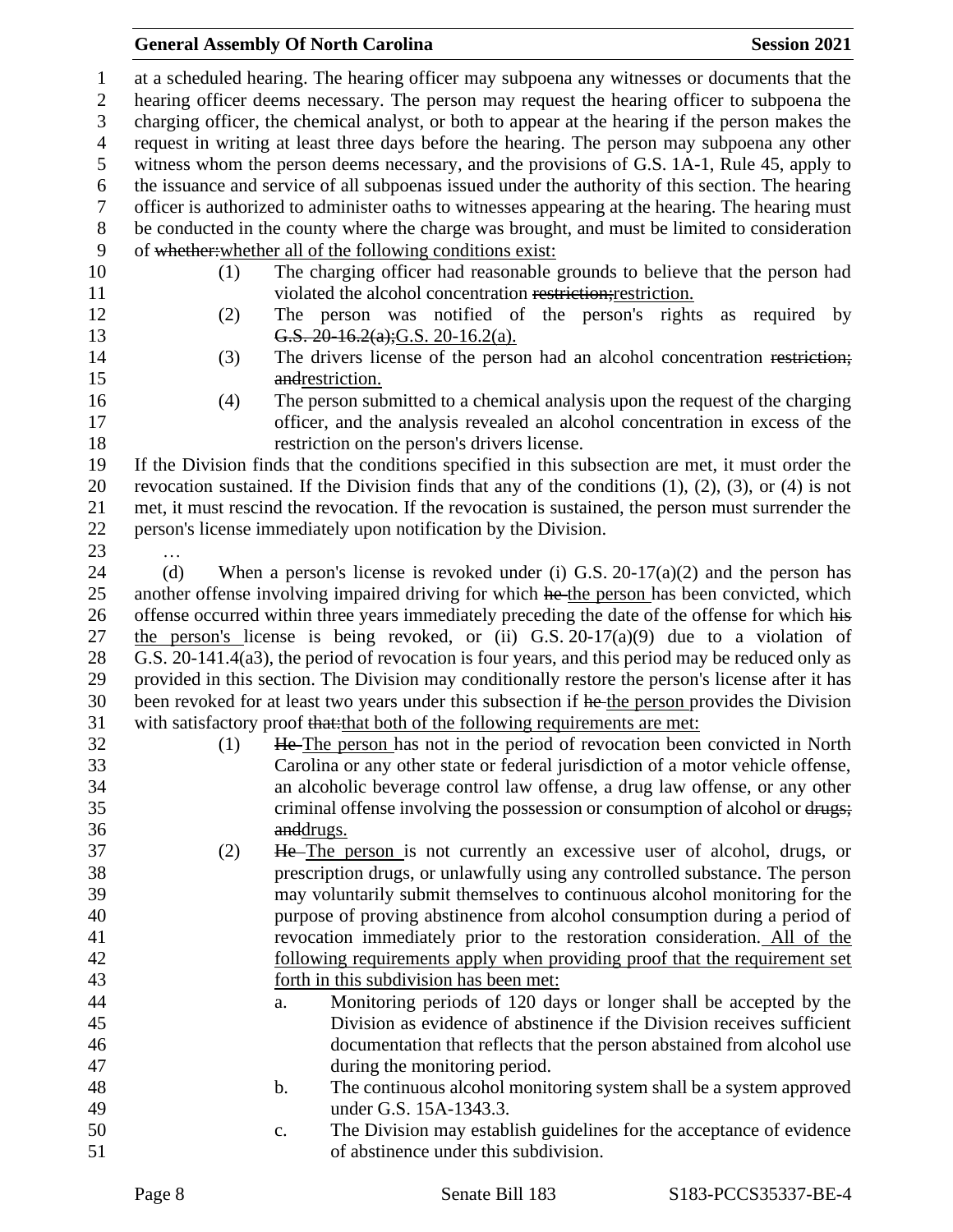|                                       | <b>General Assembly Of North Carolina</b><br><b>Session 2021</b>                                                                                                                                                                                                                                                                                                                                                                                                     |
|---------------------------------------|----------------------------------------------------------------------------------------------------------------------------------------------------------------------------------------------------------------------------------------------------------------------------------------------------------------------------------------------------------------------------------------------------------------------------------------------------------------------|
| 1<br>$\overline{2}$                   | If the Division restores the person's license, it may place reasonable conditions or restrictions on<br>the person for the duration of the original revocation period.                                                                                                                                                                                                                                                                                               |
| 3                                     |                                                                                                                                                                                                                                                                                                                                                                                                                                                                      |
| $\overline{4}$<br>5<br>6<br>$\tau$    | (e1)<br>Notwithstanding subsection (e) of this section, the Division may conditionally restore<br>the license of a person to whom subsection (e) applies after it has been revoked for at least three<br>years under subsection (e) if the person provides the Division with satisfactory proof of all of the<br>following:                                                                                                                                          |
| $8\phantom{1}$<br>9<br>10<br>11<br>12 | In the three years immediately preceding the person's application for a restored<br>(1)<br>license, the person has not been convicted in North Carolina or in any other<br>state or federal court of a motor vehicle offense, an alcohol beverage control<br>law offense, a drug law offense, or any criminal offense involving the<br>consumption of alcohol or drugs.                                                                                              |
|                                       |                                                                                                                                                                                                                                                                                                                                                                                                                                                                      |
| 13<br>14<br>15<br>16                  | The person is not currently an excessive user of alcohol, drugs, or prescription<br>(2)<br>drugs, or unlawfully using any controlled substance. The person may<br>voluntarily submit themselves to continuous alcohol monitoring for the<br>purpose of proving abstinence from alcohol consumption during a period of                                                                                                                                                |
| 17<br>18<br>19                        | revocation immediately prior to the restoration consideration. All of the<br>following requirements apply when providing proof that the requirement set<br>forth in this subdivision has been met:                                                                                                                                                                                                                                                                   |
| 20<br>21<br>22<br>23                  | Monitoring periods of 120 days or longer shall be accepted by the<br>a.<br>Division as evidence of abstinence if the Division receives sufficient<br>documentation that reflects that the person abstained from alcohol use<br>during the monitoring period.                                                                                                                                                                                                         |
| 24<br>25                              | The continuous alcohol monitoring system shall be a system approved<br>b.<br>under G.S. 15A-1343.3.                                                                                                                                                                                                                                                                                                                                                                  |
| 26<br>27                              | The Division may establish guidelines for the acceptance of evidence<br>c.<br>of abstinence under this subdivision.                                                                                                                                                                                                                                                                                                                                                  |
| 28                                    | .                                                                                                                                                                                                                                                                                                                                                                                                                                                                    |
| 29<br>30<br>31<br>32<br>33            | When a person's license is revoked under G.S. 20-17(a)(1) or G.S. 20-17(a)(9), and<br>(i)<br>the offense is one involving impaired driving and a fatality, the revocation is permanent. The<br>Division may, however, conditionally restore the person's license after it has been revoked for at<br>least five years under this subsection if he the person provides the Division with satisfactory<br>proof that: that both of the following requirements are met: |
| 34                                    | In the five years immediately preceding the person's application for a restored<br>(1)                                                                                                                                                                                                                                                                                                                                                                               |
| 35<br>36                              | license, he the person has not been convicted in North Carolina or in any other<br>state or federal court of a motor vehicle offense, an alcohol beverage control                                                                                                                                                                                                                                                                                                    |
| 37                                    | law offense, a drug law offense, or any criminal offense involving the                                                                                                                                                                                                                                                                                                                                                                                               |
| 38                                    | consumption of alcohol or drugs; and drugs.                                                                                                                                                                                                                                                                                                                                                                                                                          |
| 39                                    | He The person is not currently an excessive user of alcohol or drugs.<br>(2)                                                                                                                                                                                                                                                                                                                                                                                         |
| 40                                    | If the Division restores the person's license, it may place reasonable conditions or restrictions on                                                                                                                                                                                                                                                                                                                                                                 |
| 41                                    | the person for any period up to seven years from the date of restoration.                                                                                                                                                                                                                                                                                                                                                                                            |
| 42                                    |                                                                                                                                                                                                                                                                                                                                                                                                                                                                      |
| 43                                    | Before the Division restores a driver's license that has been suspended or revoked<br>(k)                                                                                                                                                                                                                                                                                                                                                                            |
| 44                                    | under G.S. 20-138.5(d), or under any provision of this Article, other than G.S. 20-24.1, the                                                                                                                                                                                                                                                                                                                                                                         |
| 45<br>46                              | person seeking to have his the person's driver's license restored shall submit to the Division proof                                                                                                                                                                                                                                                                                                                                                                 |
| 47                                    | that he the person has notified his the person's insurance agent or company of his that the person<br>is seeking the restoration and that he-the person is financially responsible. Proof of financial                                                                                                                                                                                                                                                               |
| 48                                    | responsibility shall be in one of the following forms:                                                                                                                                                                                                                                                                                                                                                                                                               |
| 49                                    | A written certificate or electronically-transmitted facsimile thereof from any<br>(1)                                                                                                                                                                                                                                                                                                                                                                                |
| 50<br>51                              | insurance carrier duly authorized to do business in this State certifying that<br>there is in effect a nonfleet private passenger motor vehicle liability policy for                                                                                                                                                                                                                                                                                                 |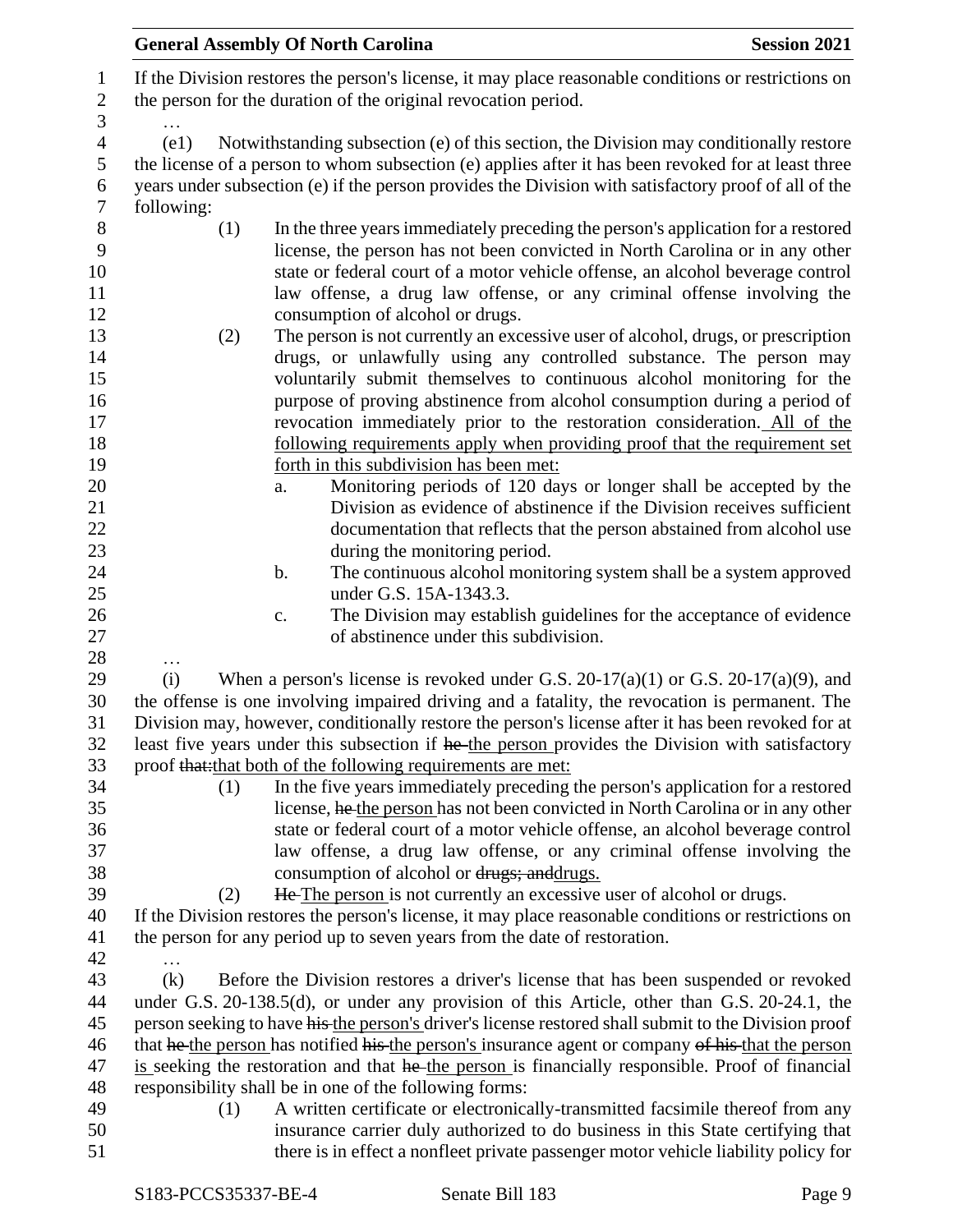|                                       | <b>General Assembly Of North Carolina</b><br><b>Session 2021</b>                                                                                                                                                                                            |  |
|---------------------------------------|-------------------------------------------------------------------------------------------------------------------------------------------------------------------------------------------------------------------------------------------------------------|--|
| 1<br>$\overline{c}$<br>$\overline{3}$ | the benefit of the person required to furnish proof of financial responsibility.<br>The certificate or facsimile shall state the effective date and expiration date of<br>the nonfleet private passenger motor vehicle liability policy and shall state the |  |
| $\overline{4}$                        | date that the certificate or facsimile is issued. The certificate or facsimile shall                                                                                                                                                                        |  |
| 5                                     | remain effective proof of financial responsibility for a period of 30                                                                                                                                                                                       |  |
| 6                                     | consecutive days following the date the certificate or facsimile is issued but                                                                                                                                                                              |  |
| $\overline{7}$                        | shall not in and of itself constitute a binder or policy of insurance orinsurance.                                                                                                                                                                          |  |
| 8                                     | A binder for or policy of nonfleet private passenger motor vehicle liability<br>(2)                                                                                                                                                                         |  |
| 9                                     | insurance under which the applicant is insured, provided that the binder or                                                                                                                                                                                 |  |
| 10                                    | policy states the effective date and expiration date of the nonfleet private                                                                                                                                                                                |  |
| 11                                    | passenger motor vehicle liability policy.                                                                                                                                                                                                                   |  |
| 12                                    | The preceding provisions Subdivisions $(1)$ and $(2)$ of this subsection do not apply to                                                                                                                                                                    |  |
| 13                                    | applicants who do not own currently registered motor vehicles and who do not operate nonfleet                                                                                                                                                               |  |
| 14<br>15                              | private passenger motor vehicles that are owned by other persons and that are not insured under                                                                                                                                                             |  |
| 16                                    | commercial motor vehicle liability insurance policies. In such cases, the applicant shall sign a<br>written certificate to that effect. Such certificate shall be furnished by the Division and may be                                                      |  |
| 17                                    | incorporated into the restoration application form. Any material misrepresentation made by such                                                                                                                                                             |  |
| 18                                    | person on such certificate shall be grounds for suspension of that person's license for a period of                                                                                                                                                         |  |
| 19                                    | 90 days.                                                                                                                                                                                                                                                    |  |
| 20                                    | For the purposes of this subsection, the term "nonfleet private passenger motor vehicle" has                                                                                                                                                                |  |
| 21                                    | the definition ascribed to it in Article 40 of General Statute Chapter 58.                                                                                                                                                                                  |  |
| 22                                    | The Commissioner may require that certificates required by this subsection be on a form                                                                                                                                                                     |  |
| 23                                    | approved by the Commissioner. The financial responsibility required by this subsection shall be                                                                                                                                                             |  |
| 24                                    | kept in effect for not less than three years after the date that the license is restored. Failure to                                                                                                                                                        |  |
| 25                                    | maintain financial responsibility as required by this subsection shall be grounds for suspending                                                                                                                                                            |  |
| 26                                    | the restored driver's license for a period of thirty $(30)$ - $30$ days. Nothing in this subsection                                                                                                                                                         |  |
| 27                                    | precludes any person from showing proof of financial responsibility in any other manner                                                                                                                                                                     |  |
| 28                                    | authorized by Articles 9A and 13 of this Chapter."                                                                                                                                                                                                          |  |
| 29                                    | SECTION 1.(e) Article 3 of Chapter 20 of the General Statutes is amended by adding                                                                                                                                                                          |  |
| 30                                    | a new section to read:                                                                                                                                                                                                                                      |  |
| 31                                    | "§ 20-179.5. Affordability of ignition interlock system.                                                                                                                                                                                                    |  |
| 32                                    | <u>Payment of Costs. – The costs incurred in order to comply with the ignition interlock</u><br>(a)                                                                                                                                                         |  |
| 33                                    | requirements imposed by the court or the Division pursuant to this Chapter, including costs for                                                                                                                                                             |  |
| 34                                    | installation and monitoring of the ignition interlock system, shall be paid by the person ordered                                                                                                                                                           |  |
| 35<br>36                              | to install the system. Costs for installation and monitoring of the ignition interlock system shall<br>be collected under terms agreed upon by the ignition interlock system vendor and the person                                                          |  |
| 37                                    | required to install the ignition interlock system.                                                                                                                                                                                                          |  |
| 38                                    | Waiver. $- A$ person who is ordered by a court, or required by statute, to install an<br>(b)                                                                                                                                                                |  |
| 39                                    | ignition interlock system in order to lawfully operate a motor vehicle, but who is unable to afford                                                                                                                                                         |  |
| 40                                    | the cost of an ignition interlock system, may apply to an authorized vendor for a waiver of a                                                                                                                                                               |  |
| 41                                    | portion of the costs of an ignition interlock system.                                                                                                                                                                                                       |  |
| 42                                    | Affidavit. $- A$ person who applies for a waiver of a portion of the costs of an ignition<br>(c)                                                                                                                                                            |  |
| 43                                    | interlock system under subsection (b) of this section shall provide to the vendor on a form                                                                                                                                                                 |  |
| 44                                    | affidavit created by the Division a statement (i) that the person's income is at or below one                                                                                                                                                               |  |
| 45                                    | hundred fifty percent (150%) of the federal poverty line or (ii) that the person is enrolled in any                                                                                                                                                         |  |
| 46                                    | of the following public assistance programs:                                                                                                                                                                                                                |  |
| 47                                    | Temporary Assistance for Needy Families (TANF).<br>(1)                                                                                                                                                                                                      |  |
| 48                                    | (2)<br>Supplemental Security Income (SSI).                                                                                                                                                                                                                  |  |
| 49                                    | (3)<br>Supplemental Nutrition Assistance Program (SNAP).                                                                                                                                                                                                    |  |
| 50                                    | (4)<br>Low Income Home Energy Assistance Program (LIHEAP).                                                                                                                                                                                                  |  |
| 51                                    | (5)<br>Medicaid.                                                                                                                                                                                                                                            |  |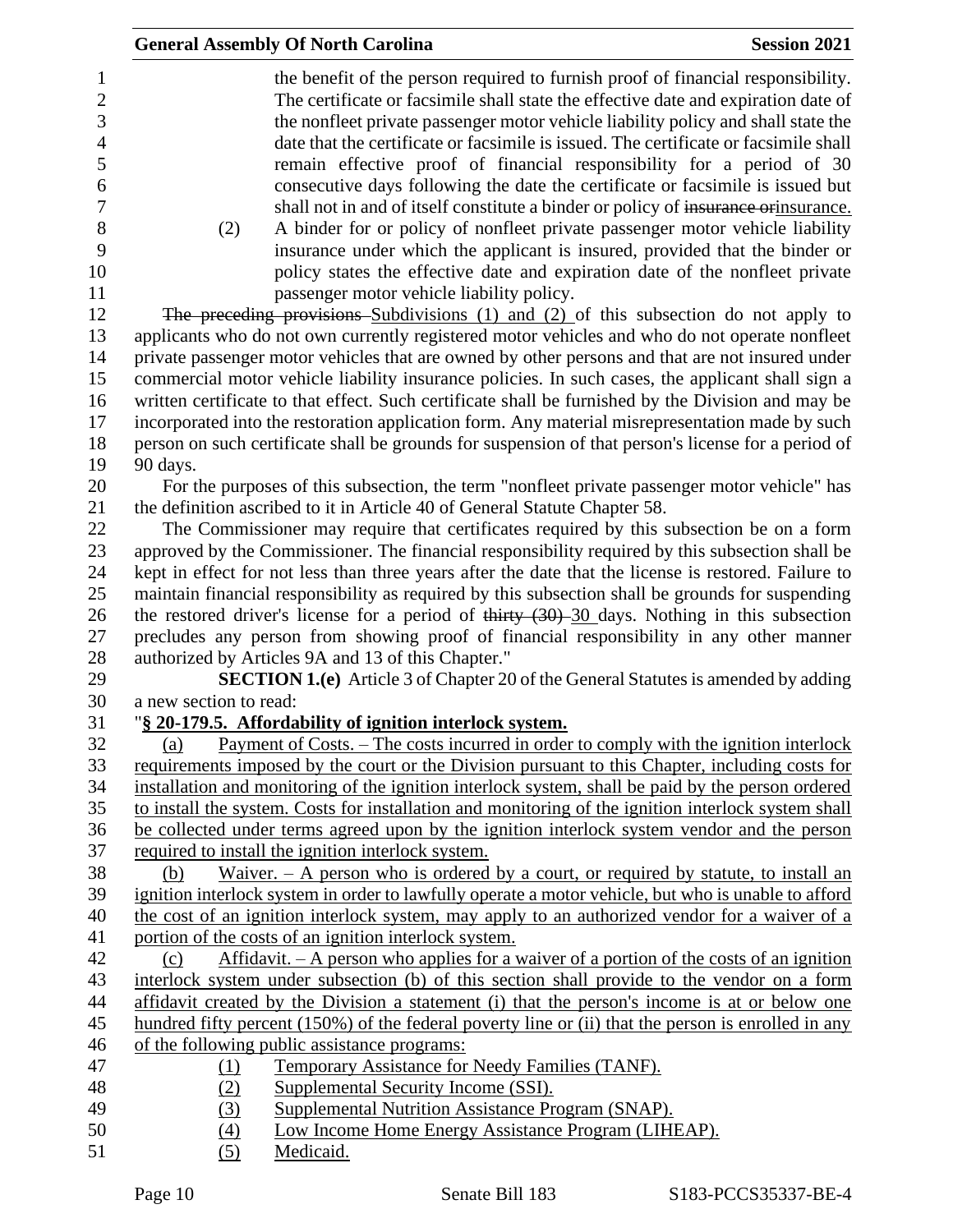|                  |                                                                                                    | <b>General Assembly Of North Carolina</b>                                                             | <b>Session 2021</b> |  |  |
|------------------|----------------------------------------------------------------------------------------------------|-------------------------------------------------------------------------------------------------------|---------------------|--|--|
| $\mathbf{1}$     | (d)                                                                                                | Supporting Documentation. $-A$ person who submits an affidavit under subsection (c)                   |                     |  |  |
| $\mathbf{2}$     | of this section shall provide to the vendor documentation confirming the statement set out in the  |                                                                                                       |                     |  |  |
| 3                | affidavit. A person may establish the person's income for purposes of this subsection by providing |                                                                                                       |                     |  |  |
| $\overline{4}$   | any of the following:                                                                              |                                                                                                       |                     |  |  |
| 5                | (1)                                                                                                | A copy of the person's federal tax return for the previous year.                                      |                     |  |  |
| 6                | (2)                                                                                                | A copy of the person's IRS Form W-2 for the previous year.                                            |                     |  |  |
| $\boldsymbol{7}$ | (3)                                                                                                | A copy of the person's pay stubs or monthly income statements for the three                           |                     |  |  |
| 8                |                                                                                                    | months immediately preceding the date of application under subsection (b) of                          |                     |  |  |
| 9                |                                                                                                    | this section.                                                                                         |                     |  |  |
| 10               | $\left(4\right)$                                                                                   | A verification of unemployment benefits paid to the person for the three                              |                     |  |  |
| 11               |                                                                                                    | months immediately preceding the date of application under subsection (b) of                          |                     |  |  |
| 12               |                                                                                                    | this section.                                                                                         |                     |  |  |
| 13               | (e)                                                                                                | Reduction of Costs. $- A$ vendor who receives a waiver under subsection (b) of this                   |                     |  |  |
| 14               |                                                                                                    | section that complies with the requirements of subsections (c) and (d) of this section shall install  |                     |  |  |
| 15               |                                                                                                    | the ignition interlock system in accordance with both of the following terms:                         |                     |  |  |
| 16               | (1)                                                                                                | The applicant shall not be required to pay for installation or removal of the                         |                     |  |  |
| 17               |                                                                                                    | ignition interlock system or systems.                                                                 |                     |  |  |
| 18               | (2)                                                                                                | The applicant shall receive a fifty percent (50%) discount on the monthly                             |                     |  |  |
| 19               |                                                                                                    | service rate charged to persons who are not granted a waiver under this                               |                     |  |  |
| 20               |                                                                                                    | section.                                                                                              |                     |  |  |
| 21               | (f)                                                                                                | <u>Review of Denial. – An applicant denied a waiver of ignition interlock system costs</u>            |                     |  |  |
| 22               |                                                                                                    | under this section may seek review by the Division of the vendor's determination. The Division        |                     |  |  |
| 23               |                                                                                                    | shall adopt rules to govern its review under this subsection."                                        |                     |  |  |
| 24               |                                                                                                    | <b>SECTION 1.(f)</b> The Division of Motor Vehicles shall adopt temporary rules to                    |                     |  |  |
| 25               |                                                                                                    | implement the provisions of G.S. 20-179.5, as enacted by subsection (e) of this section.              |                     |  |  |
| 26               |                                                                                                    | Temporary rules adopted in accordance with this subsection shall remain in effect until               |                     |  |  |
| 27               |                                                                                                    | permanent rules that replace the temporary rules become effective.                                    |                     |  |  |
| 28               |                                                                                                    | <b>SECTION 1.(g)</b> By June 1, 2022, the Division of Motor Vehicles shall develop the                |                     |  |  |
| 29               |                                                                                                    | form required under G.S. 20-179.5(c), as enacted by subsection (e) of this section, and make it       |                     |  |  |
| 30               |                                                                                                    | available on the Division's website.                                                                  |                     |  |  |
| 31               |                                                                                                    | <b>SECTION 1.(h)</b> The Joint Legislative Oversight Committee on Justice and Public                  |                     |  |  |
| 32               |                                                                                                    | Safety (Committee) shall study whether the use of an ignition interlock system as a condition of      |                     |  |  |
| 33               |                                                                                                    | a limited driving privilege should be expanded to include additional convictions and whether          |                     |  |  |
| 34               |                                                                                                    | ignition interlock requirements should apply to limited driving privileges granted pretrial and       |                     |  |  |
| 35               |                                                                                                    | granted to permit driving during the period of a revocation for refusal to submit to chemical         |                     |  |  |
| 36               |                                                                                                    | testing. The Committee shall also study whether the Division of Motor Vehicles, rather than the       |                     |  |  |
| 37               |                                                                                                    | courts, should be authorized to grant limited driving privileges and to supervise the use of ignition |                     |  |  |
| 38               |                                                                                                    | interlocks pursuant to that authority. The Committee shall report its findings, including any         |                     |  |  |
| 39               |                                                                                                    | proposed legislation, prior to the convening of the 2022 Regular Session of the 2021 General          |                     |  |  |
| 40               | Assembly.                                                                                          |                                                                                                       |                     |  |  |
| 41               |                                                                                                    | <b>SECTION 1.(i)</b> Prosecutions for offenses committed before the effective dates of                |                     |  |  |
| 42               |                                                                                                    | the subsections of this section are not abated or affected by this section, and the statutes that     |                     |  |  |
| 43               |                                                                                                    | would be applicable but for this section remain applicable to those prosecutions.                     |                     |  |  |
| 44               |                                                                                                    | <b>SECTION 1.(j)</b> Subsection (a) of this section becomes effective December 1, 2021,               |                     |  |  |
| 45               |                                                                                                    | and applies to limited driving privileges issued on or after that date. Subsections (b) through (f)   |                     |  |  |
| 46               |                                                                                                    | of this section become effective June 1, 2022, and apply to limited driving privileges issued and     |                     |  |  |
| 47               |                                                                                                    | drivers licenses restored on or after that date.                                                      |                     |  |  |
| 48               |                                                                                                    |                                                                                                       |                     |  |  |
| 49               |                                                                                                    | PART II. TECHNICAL AND CONFORMING CHANGES RELATED TO S.L. 2021-138                                    |                     |  |  |
| 50               |                                                                                                    | <b>SECTION 2.(a)</b> G.S. 14-208.40(a), as amended by Section 18(c) of S.L. 2021-138,                 |                     |  |  |
| 51               | reads as rewritten:                                                                                |                                                                                                       |                     |  |  |
|                  |                                                                                                    |                                                                                                       |                     |  |  |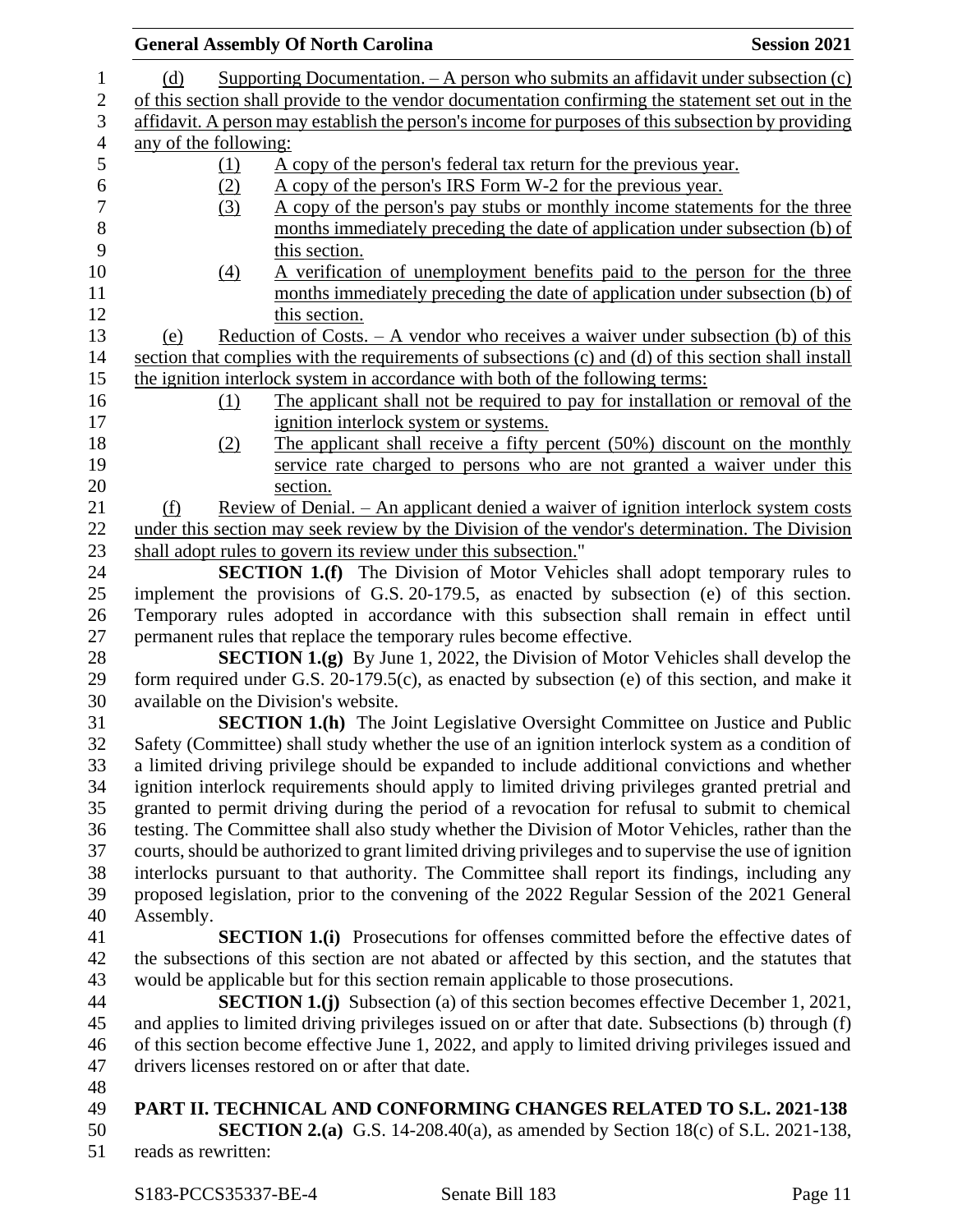|                   | <b>General Assembly Of North Carolina</b>                                                                                                                                                                  | <b>Session 2021</b> |
|-------------------|------------------------------------------------------------------------------------------------------------------------------------------------------------------------------------------------------------|---------------------|
| 1<br>$\mathbf{2}$ | The Division of Adult Correction and Juvenile Justice of the Department of Public<br>" $(a)$<br>Safety shall establish a sex offender monitoring program that uses a continuous satellite-based            |                     |
| 3                 | monitoring system and shall create guidelines to govern the program. The program shall be                                                                                                                  |                     |
| $\overline{4}$    | designed to monitor three categories of offenders as follows:                                                                                                                                              |                     |
| 5                 | Any offender who is convicted of a reportable conviction as defined by<br>(1)                                                                                                                              |                     |
| 6                 | G.S. 14-208.6(4) and who is required to register under Part 3 of Article 27A                                                                                                                               |                     |
| $\boldsymbol{7}$  | of Chapter 14 of the General Statutes because the defendant is classified as a                                                                                                                             |                     |
| $8\,$<br>9        | sexually violent predator, is a reoffender, or was convicted of an aggravated<br>offense as those terms are defined in G.S. 14-208.6 and based on the Division                                             |                     |
| 10                | of Adult Correction and Juvenile Justice's risk assessment program requires                                                                                                                                |                     |
| 11                | the highest possible level of supervision and monitoring-monitoring, as                                                                                                                                    |                     |
| 12                | determined by a court.                                                                                                                                                                                     |                     |
| 13                | Any offender who satisfies all of the following criteria: (i) is convicted of a<br>(2)                                                                                                                     |                     |
| 14                | reportable conviction as defined by G.S. $14-208.6(4)$ , (ii) is required to                                                                                                                               |                     |
| 15                | register under Part 2 of Article 27A of Chapter 14 of the General Statutes, (iii)                                                                                                                          |                     |
| 16                | has committed an offense involving the physical, mental, or sexual abuse of a                                                                                                                              |                     |
| 17<br>18          | minor, and (iv) based on the Division of Adult Correction and Juvenile                                                                                                                                     |                     |
| 19                | Justice's risk assessment program requires (iv) requires the highest possible<br>level of supervision and monitoring-monitoring, as determined by a court.                                                 |                     |
| 20                | Any offender who is convicted of G.S. 14-27.23 or G.S. 14-27.28 and based<br>(3)                                                                                                                           |                     |
| 21                | on the Division of Adult Correction and Juvenile Justice's risk assessment                                                                                                                                 |                     |
| 22                | program requires the highest possible level of supervision                                                                                                                                                 | and                 |
| 23                | monitoring monitoring, as determined by a court."                                                                                                                                                          |                     |
| 24                | <b>SECTION 2.(b)</b> G.S. 14-208.40A, as amended by Section 18(d) of S.L. 2021-138,                                                                                                                        |                     |
| 25                | reads as rewritten:                                                                                                                                                                                        |                     |
| 26<br>27          | "§ 14-208.40A. Determination of satellite-based monitoring requirement by court.                                                                                                                           |                     |
| 28                | If the court finds that the offender has been classified as a sexually violent predator,<br>(c)                                                                                                            |                     |
| 29                | is a reoffender, has committed an aggravated offense, or was convicted of G.S. 14-27.23 or                                                                                                                 |                     |
| 30                | G.S. 14-27.28, the court shall order that the Division of Adult Correction and Juvenile Justice do                                                                                                         |                     |
| 31                | a risk assessment of the offender. The Division of Adult Correction and Juvenile Justice shall                                                                                                             |                     |
| 32                | have up to 60 days to complete the risk assessment of the offender and report the results to the                                                                                                           |                     |
| 33                | court. The Division of Adult Correction and Juvenile Justice may use a risk assessment of the                                                                                                              |                     |
| 34<br>35          | offender done within six months of the date of the hearing.<br>Upon receipt of a risk assessment from the Division of Adult Correction and Juvenile<br>(c1)                                                |                     |
| 36                | Justice pursuant to subsection (c) of this section, the court shall determine whether, based on the                                                                                                        |                     |
| 37                | Division of Adult Correction and Juvenile Justice's risk assessment, assessment and all relevant                                                                                                           |                     |
| 38                | evidence, the offender requires the highest possible level of supervision and monitoring. If the                                                                                                           |                     |
| 39                | court determines that the offender does require the highest possible level of supervision and                                                                                                              |                     |
| 40                | monitoring, the court shall order the offender to enroll in a satellite-based monitoring program                                                                                                           |                     |
| 41                | for a period of 10 years.                                                                                                                                                                                  |                     |
| 42                | If the court finds that the offender committed an offense that involved the physical,<br>(d)                                                                                                               |                     |
| 43                | mental, or sexual abuse of a minor, that the offense is not an aggravated offense or a violation of<br>G.S. 14-27.23 or G.S. 14-27.28 and the offender is not a reoffender, the court shall order that the |                     |
| 44<br>45          | Division of Adult Correction do a risk assessment of the offender. The Division of Adult                                                                                                                   |                     |
| 46                | Correction and Juvenile Justice shall have up to 60 days to complete the risk assessment of the                                                                                                            |                     |
| 47                | offender and report the results to the court. The Division of Adult Correction and Juvenile Justice                                                                                                        |                     |
| 48                | may use a risk assessment of the offender done within six months of the date of the hearing.                                                                                                               |                     |
| 49                | Upon receipt of a risk assessment from the Division of Adult Correction and Juvenile<br>(e)                                                                                                                |                     |
| 50                | Justice pursuant to subsection (d) of this section, the court shall determine whether, based on the                                                                                                        |                     |
| 51                | Division of Adult Correction and Juvenile Justice's risk assessment, assessment and all relevant                                                                                                           |                     |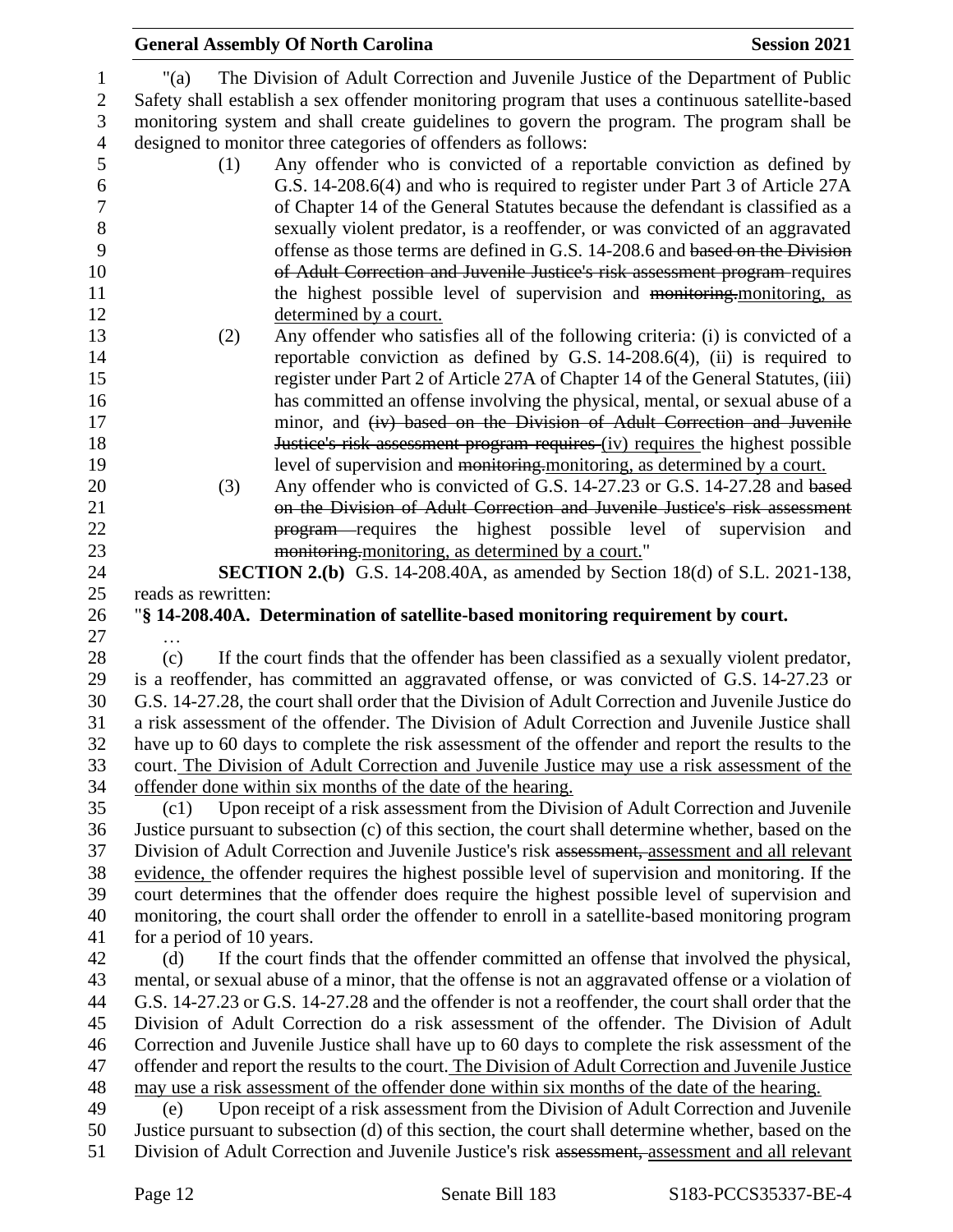evidence, the offender requires the highest possible level of supervision and monitoring. If the court determines that the offender does require the highest possible level of supervision and monitoring, the court shall order the offender to enroll in a satellite-based monitoring program for a period of time to be specified by the court, not to exceed 10 years." **SECTION 2.(c)** G.S. 14-208.40B, as amended by Section 18(e) of S.L. 2021-138, reads as rewritten: "**§ 14-208.40B. Determination of satellite-based monitoring requirement in certain circumstances.** (a) When an offender is convicted of a reportable conviction as defined by G.S. 14-208.6(4), and there has been no determination by a court on whether the offender shall be required to enroll in satellite-based monitoring, the Division of Adult Correction and Juvenile Justice shall make an initial determination on whether the offender falls into one of the categories described in G.S. 14-208.40(a). (b) If the Division of Adult Correction and Juvenile Justice determines that the offender falls into one of the categories described in G.S. 14-208.40(a), the district attorney, representing the Division of Adult Correction and Juvenile Justice, shall schedule a hearing in superior court for the county in which the offender resides. The Division of Adult Correction and Juvenile Justice shall notify the offender of the Division of Adult Correction and Juvenile Justice's determination and the date of the scheduled hearing by certified mail sent to the address provided by the offender pursuant to G.S. 14-208.7. The hearing shall be scheduled no sooner than 15 days from the date the notification is mailed. Receipt of notification shall be presumed to be the date indicated by the certified mail receipt. Upon the court's determination that the offender is indigent and entitled to counsel, the court shall assign counsel to represent the offender at the hearing pursuant to rules adopted by the Office of Indigent Defense Services. (c) At the hearing, the court shall determine if the offender falls into one of the categories

 described in G.S. 14-208.40(a). The court shall hold the hearing and make findings of fact pursuant to G.S. 14-208.40A.

 If the court finds that (i) the offender has been classified as a sexually violent predator pursuant to G.S. 14-208.20, (ii) the offender is a reoffender, (iii) the conviction offense was an aggravated offense, or (iv) the conviction offense was a violation of G.S. 14-27.23 or G.S. 14-27.28, the court shall order that the Division of Adult Correction and Juvenile Justice do a risk assessment of the offender. The Division of Adult Correction and Juvenile Justice shall have up to 60 days to complete the risk assessment of the offender and report the results to the court.

 (c1) Upon receipt of a risk assessment from the Division of Adult Correction and Juvenile Justice pursuant to subsection (c) of this section, the court shall determine whether, based on the Division of Adult Correction and Juvenile Justice's risk assessment, the offender requires the highest possible level of supervision and monitoring. If the court determines that the offender does require the highest possible level of supervision and monitoring, the court shall order the 40 offender to enroll in a satellite-based monitoring program for a period of 10 years.

 If the court finds that the offender committed an offense that involved the physical, mental, or sexual abuse of a minor, that the offense is not an aggravated offense or a violation of G.S. 14-27.23 or G.S. 14-27.28, and the offender is not a reoffender, the court shall order that the Division of Adult Correction and Juvenile Justice do a risk assessment of the offender. The Division of Adult Correction and Juvenile Justice shall have up to 60 days to complete the risk assessment of the offender and report the results to the court. The Division of Adult Correction 47 and Juvenile Justice may use a risk assessment of the offender done within six months of the date of the hearing. Upon receipt of a risk assessment from the Division of Adult Correction and Juvenile Justice, the court shall determine whether, based on the Division of Adult Correction and Juvenile

Justice's risk assessment, the offender requires the highest possible level of supervision and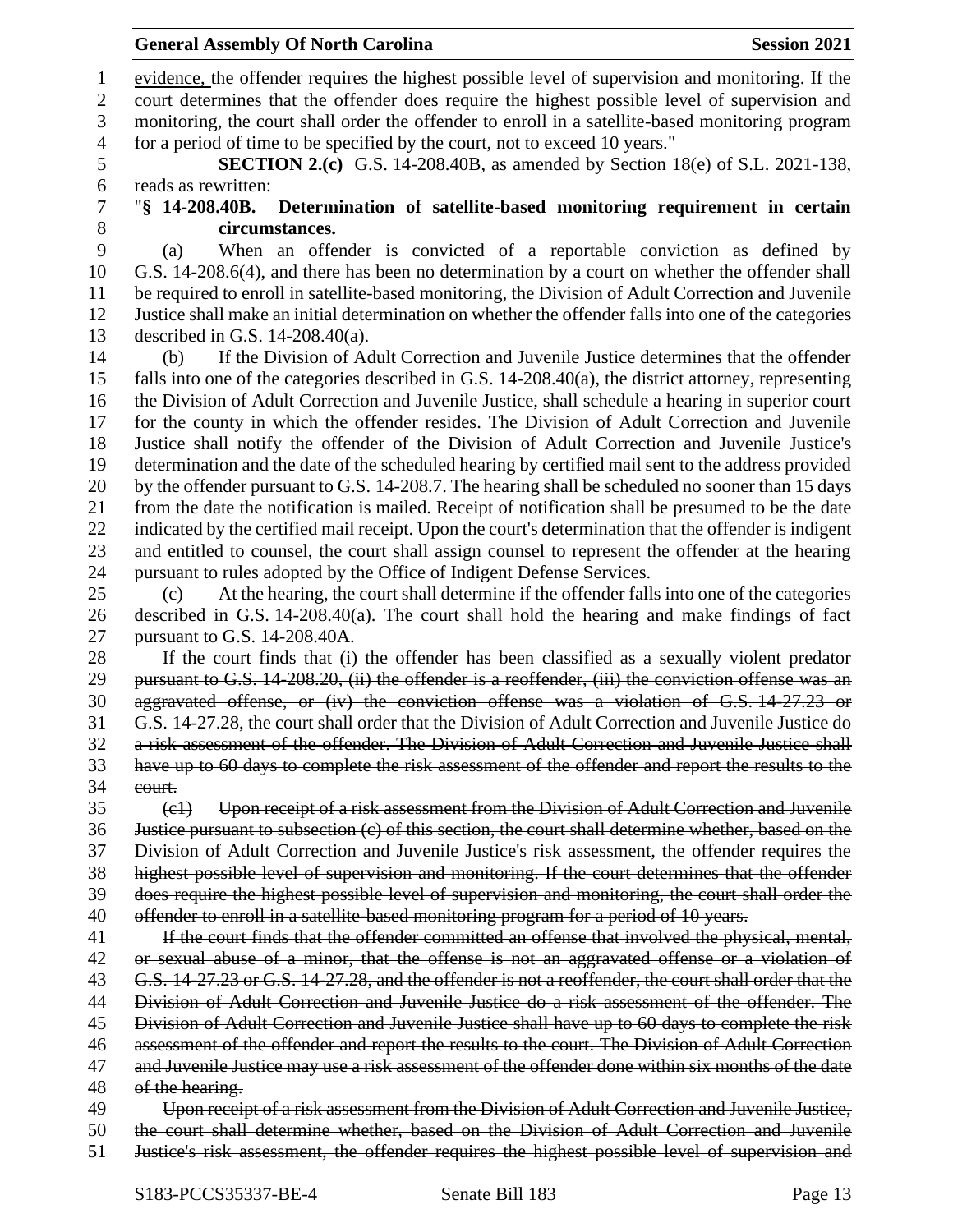|                                                                                                |     | <b>General Assembly Of North Carolina</b>                                                             | <b>Session 2021</b> |  |  |
|------------------------------------------------------------------------------------------------|-----|-------------------------------------------------------------------------------------------------------|---------------------|--|--|
|                                                                                                |     | monitoring. If the court determines that the offender does require the highest possible level of      |                     |  |  |
| supervision and monitoring, the court shall order the offender to enroll in a satellite-based  |     |                                                                                                       |                     |  |  |
| monitoring program for a period of time to be specified by the court, not to exceed 10 years." |     |                                                                                                       |                     |  |  |
|                                                                                                |     | <b>SECTION 2.(d)</b> G.S. 14-208.43, as amended by Section 18(h) of S.L. 2021-138,                    |                     |  |  |
| reads as rewritten:                                                                            |     |                                                                                                       |                     |  |  |
|                                                                                                |     | "§ 14-208.43. Petition for termination or modification of the satellite-based monitoring              |                     |  |  |
|                                                                                                |     | requirement.                                                                                          |                     |  |  |
| (a)                                                                                            |     | An offender described by G.S. $14-208.40(a)(1)$ or G.S. $14-208.40(a)(3)$ who is                      |                     |  |  |
|                                                                                                |     | required to submit to ordered on or after December 1, 2021, to enroll in satellite-based monitoring   |                     |  |  |
|                                                                                                |     | monitoring may file a petition for termination or modification of the monitoring requirement with     |                     |  |  |
|                                                                                                |     | the superior court in the county where the conviction occurred five years after the date of initial   |                     |  |  |
| enrollment.                                                                                    |     |                                                                                                       |                     |  |  |
|                                                                                                |     |                                                                                                       |                     |  |  |
| (d)                                                                                            |     | The petition may be granted only if the court makes all of the following findings:                    |                     |  |  |
|                                                                                                | (1) | The petitioner has been enrolled in the satellite-based monitoring program for                        |                     |  |  |
|                                                                                                |     | at least five years.                                                                                  |                     |  |  |
|                                                                                                | (2) | The petitioner no longer requires the highest possible level of supervision and                       |                     |  |  |
|                                                                                                |     | monitoring for 10 years monitoring for the period initially ordered.                                  |                     |  |  |
| (e)                                                                                            |     | The court may order any of the following:                                                             |                     |  |  |
|                                                                                                | (1) | The petitioner to remain enrolled in the satellite-based monitoring program                           |                     |  |  |
|                                                                                                |     | for a period of time-less than the period initially ordered, to be specified by                       |                     |  |  |
|                                                                                                |     | the court, not to exceed a total of 10 years.court.                                                   |                     |  |  |
|                                                                                                | (2) | The petitioner's requirement to enroll in the satellite-based monitoring                              |                     |  |  |
|                                                                                                |     | program be terminated.                                                                                |                     |  |  |
| (f)                                                                                            |     | If the court denies the petition, the person may again petition the court for relief in               |                     |  |  |
|                                                                                                |     | accordance with this section two years from the date of the denial of the original petition to        |                     |  |  |
|                                                                                                |     | terminate the satellite-based monitoring requirement. If the court grants the petition, the clerk of  |                     |  |  |
|                                                                                                |     | court shall forward a certified copy of the order to the Post Release Supervision and Parole          |                     |  |  |
|                                                                                                |     | Commission. The court has no authority to consider or terminate a monitoring requirement for          |                     |  |  |
|                                                                                                |     | an offender described in G.S. $14-208.40(a)(2)$ ."                                                    |                     |  |  |
|                                                                                                |     | SECTION 2.(e) G.S. 14-208.46, as enacted by Section 18(i) of S.L. 2021-138, reads                     |                     |  |  |
| as rewritten:                                                                                  |     |                                                                                                       |                     |  |  |
| $\sqrt{8}$ 14-208.46.                                                                          |     | Petition for postenrollment-post enrollment determination for lifetime                                |                     |  |  |
|                                                                                                |     | satellite-based monitoring enrollees.                                                                 |                     |  |  |
| (a)                                                                                            |     | An offender who is enrolled was ordered prior to December 1, 2021, to enroll in a                     |                     |  |  |
|                                                                                                |     | satellite-based monitoring for life-monitoring for a period longer than 10 years may file a petition  |                     |  |  |
|                                                                                                |     | for termination or modification of the monitoring requirement with the superior court in the          |                     |  |  |
|                                                                                                |     | county where the conviction occurred five years after the date of initial enrollment.occurred.        |                     |  |  |
|                                                                                                |     |                                                                                                       |                     |  |  |
| .<br>(f)                                                                                       |     | The court has no authority to terminate the satellite-based monitoring requirement for                |                     |  |  |
|                                                                                                |     | an offender ordered to satellite based monitoring for life filing a petition pursuant to this section |                     |  |  |
|                                                                                                |     | prior to 10 years of enrollment."                                                                     |                     |  |  |
|                                                                                                |     | <b>SECTION 2.(f)</b> G.S. 15A-1343, as amended by Section 18(j) of S.L. 2021-138,                     |                     |  |  |
| reads as rewritten:                                                                            |     |                                                                                                       |                     |  |  |
|                                                                                                |     | "§ 15A-1343. Conditions of probation.                                                                 |                     |  |  |
|                                                                                                |     |                                                                                                       |                     |  |  |
| .<br>$\left( a1\right)$                                                                        |     | Community and Intermediate Probation Conditions. - In addition to any conditions a                    |                     |  |  |
|                                                                                                |     | court may be authorized to impose pursuant to G.S. 15A-1343(b1), the court may include any            |                     |  |  |
|                                                                                                |     | one or more of the following conditions as part of a community or intermediate punishment:            |                     |  |  |
|                                                                                                |     |                                                                                                       |                     |  |  |
|                                                                                                |     |                                                                                                       |                     |  |  |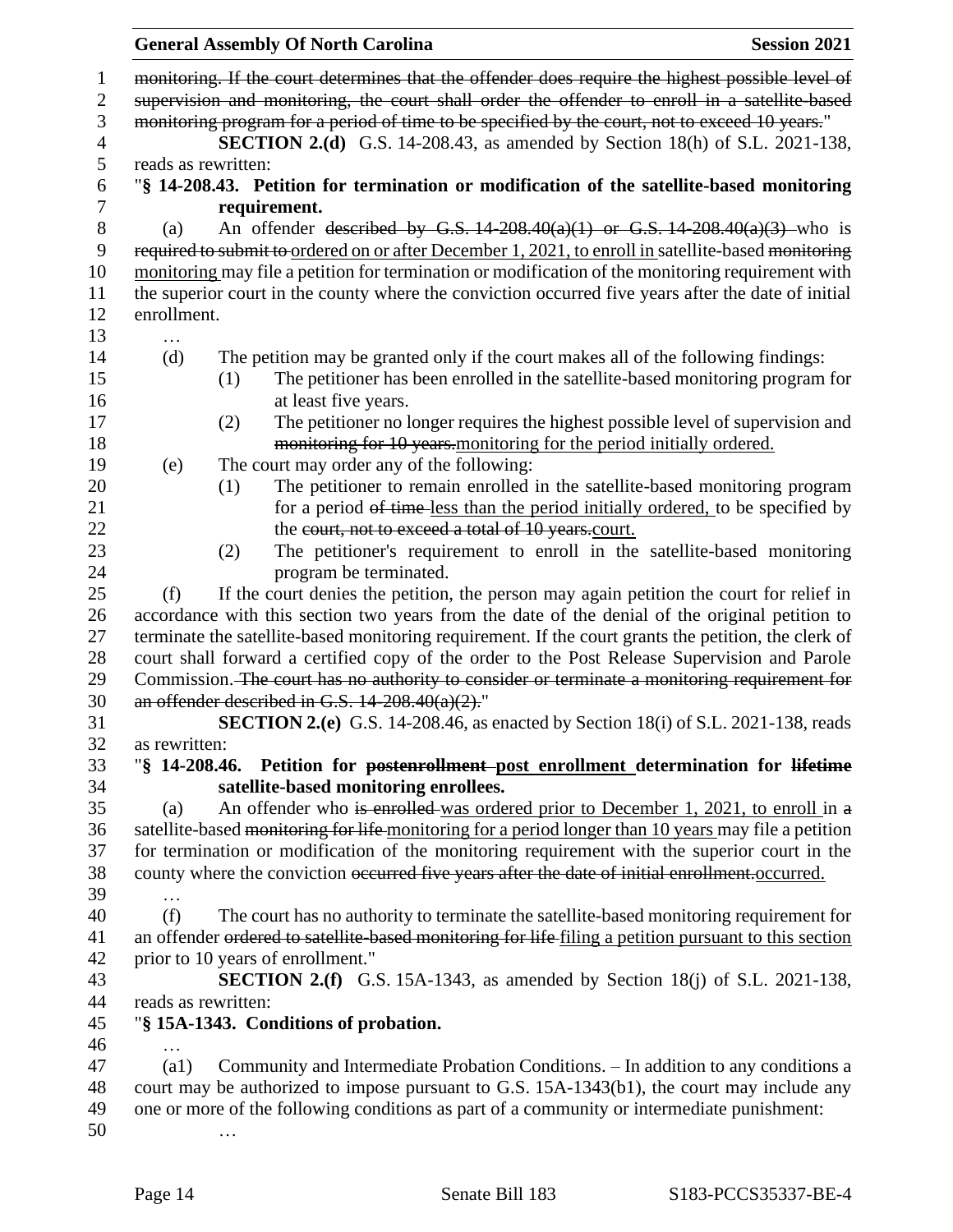|                                             | <b>General Assembly Of North Carolina</b>                                                                                                                                                                                                                                                                                                                                                                                                                                                                                                                   | <b>Session 2021</b> |
|---------------------------------------------|-------------------------------------------------------------------------------------------------------------------------------------------------------------------------------------------------------------------------------------------------------------------------------------------------------------------------------------------------------------------------------------------------------------------------------------------------------------------------------------------------------------------------------------------------------------|---------------------|
| (6)                                         | Submission to satellite-based monitoring, pursuant to Part 5 of Article 27A of<br>Chapter 14 of the General Statutes, if the defendant is described by<br>G.S. $14-208.40(a)(2)$ , and based on the Division of Adult Correction and<br>Juvenile Justice's risk assessment program a court's determination, requires<br>the highest possible level of supervision and monitoring.                                                                                                                                                                           |                     |
| (b2)                                        | Special Conditions of Probation for Sex Offenders and Persons Convicted of Offenses<br>Involving Physical, Mental, or Sexual Abuse of a Minor. – As special conditions of probation, a<br>defendant who has been convicted of an offense which is a reportable conviction as defined in<br>G.S. 14-208.6(4), or which involves the physical, mental, or sexual abuse of a minor, must:                                                                                                                                                                      |                     |
| (7)                                         | Submit to satellite-based monitoring pursuant to Part 5 of Article 27A of<br>Chapter 14 of the General Statutes, if the defendant is described by<br>G.S. $14-208.40(a)(1)$ , and the Division of Adult Correction and Juvenile<br>Justice of the Department of Public Safety, based on the Division's risk<br>assessment program, recommends that the defendant a court's determination,<br>is required to submit to the highest possible level of supervision and<br>monitoring.                                                                          |                     |
|                                             | <b>SECTION 2.(g)</b> G.S. 15A-1343.2, as amended by Section 18(k) of S.L. 2021-138,                                                                                                                                                                                                                                                                                                                                                                                                                                                                         |                     |
| reads as rewritten:<br>(a)<br>this Chapter. | "§ 15A-1343.2. Special probation rules for persons sentenced under Article 81B.<br>Applicability. – This section applies only to persons sentenced under Article 81B of                                                                                                                                                                                                                                                                                                                                                                                     |                     |
| (f)<br>do any of the following:             | Delegation to Probation Officer in Intermediate Punishments. – Unless the presiding<br>judge specifically finds in the judgment of the court that delegation is not appropriate, the Section<br>of Community Corrections of the Division of Adult Correction and Juvenile Justice of the<br>Department of Public Safety may require an offender sentenced to intermediate punishment to                                                                                                                                                                     |                     |
| $\sim$ $\sim$ $\sim$ $\sim$ $\sim$<br>(5)   | Submit to satellite-based monitoring pursuant to Part 5 of Article 27A of<br>Chapter 14 of the General Statutes, if the defendant is described by<br>G.S. $14-208.40(a)(2)$ , and based on the Division of Adult Correction and<br>Juvenile Justice's risk assessment program a court's determination, requires<br>the highest possible level of supervision and monitoring.                                                                                                                                                                                |                     |
| those same requirements.                    | If the Section imposes any of the above requirements, then it may subsequently reduce or remove                                                                                                                                                                                                                                                                                                                                                                                                                                                             |                     |
| $\cdots$<br>(f1)                            | Mandatory Condition of Satellite-Based Monitoring for Some Sex Offenders. -<br>Notwithstanding any other provision of this section, the court shall impose satellite-based<br>monitoring pursuant to Part 5 of Article 27A of Chapter 14 of the General Statutes as a condition<br>of probation on any offender who is described by G.S. $14-208.40(a)(1)$ , and based on the Division<br>of Adult Correction and Juvenile Justice's risk assessment program-a court's determination,<br>requires the highest possible level of supervision and monitoring. |                     |
| $\ldots$ "<br>2021-138, reads as rewritten: | <b>SECTION 2.(h)</b> G.S. 15A-1368.4(b1), as amended by Section 18(m) of S.L.<br>"(b1) Additional Required Conditions for Sex Offenders and Persons Convicted of<br>Offenses Involving Physical, Mental, or Sexual Abuse of a Minor. - In addition to the required                                                                                                                                                                                                                                                                                          |                     |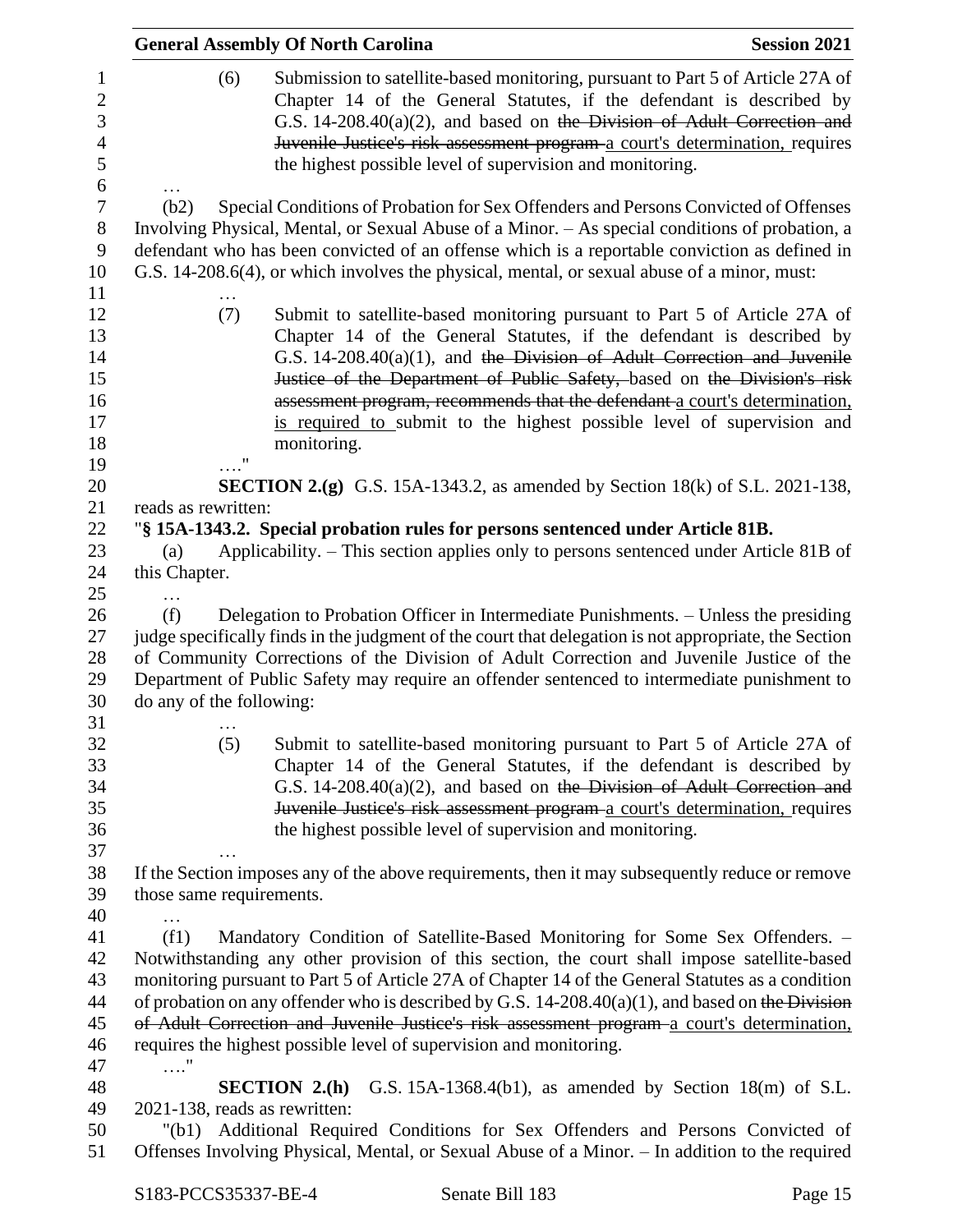|                     | <b>General Assembly Of North Carolina</b>                                                                                                                                                                                                                                                                                                                                                                                                                                                                                                                                                                                                                                                                                                                                                                                                                                                                                                                                                                                                                                                                                         | <b>Session 2021</b> |
|---------------------|-----------------------------------------------------------------------------------------------------------------------------------------------------------------------------------------------------------------------------------------------------------------------------------------------------------------------------------------------------------------------------------------------------------------------------------------------------------------------------------------------------------------------------------------------------------------------------------------------------------------------------------------------------------------------------------------------------------------------------------------------------------------------------------------------------------------------------------------------------------------------------------------------------------------------------------------------------------------------------------------------------------------------------------------------------------------------------------------------------------------------------------|---------------------|
|                     | condition set forth in subsection (b) of this section, for a supervisee who has been convicted of<br>an offense which is a reportable conviction as defined in G.S. $14-208.6(4)$ , or which involves the<br>physical, mental, or sexual abuse of a minor, controlling conditions, violations of which may<br>result in revocation of post-release supervision, are:                                                                                                                                                                                                                                                                                                                                                                                                                                                                                                                                                                                                                                                                                                                                                              |                     |
| (6)<br>(7)          | Submit to satellite-based monitoring pursuant to Part 5 of Article 27A of<br>Chapter 14 of the General Statutes, if the offense is a reportable conviction as<br>defined by G.S. $14-208.6(4)$ , the supervisee is in the category described by<br>G.S. $14-208.40(a)(1)$ , and based on the Division of Adult Correction and<br>Juvenile Justice's risk assessment program a court's determination, requires<br>the highest possible level of supervision and monitoring.<br>Submit to satellite-based monitoring pursuant to Part 5 of Article 27A of<br>Chapter 14 of the General Statutes, if the offense is a reportable conviction as<br>defined by G.S. $14-208.6(4)$ , the supervisee is in the category described by<br>G.S. $14-208.40(a)(2)$ , and based on the Division of Adult Correction and<br>Juvenile Justice's risk assessment program a court's determination, requires<br>the highest possible level of supervision and monitoring.                                                                                                                                                                          |                     |
|                     |                                                                                                                                                                                                                                                                                                                                                                                                                                                                                                                                                                                                                                                                                                                                                                                                                                                                                                                                                                                                                                                                                                                                   |                     |
| reads as rewritten: | <b>SECTION 2.(i)</b> G.S. 15A-1374(b1), as amended by Section 18(n) of S.L. 2021-138,                                                                                                                                                                                                                                                                                                                                                                                                                                                                                                                                                                                                                                                                                                                                                                                                                                                                                                                                                                                                                                             |                     |
|                     | "(b1) Mandatory-Satellite-Based Monitoring Required as Condition of Parole for Certain                                                                                                                                                                                                                                                                                                                                                                                                                                                                                                                                                                                                                                                                                                                                                                                                                                                                                                                                                                                                                                            |                     |
| Statutes."          | Offenders. – If a parolee is in a category described by G.S. $14-208.40(a)(1)$ or<br>G.S. 14-208.40(a)(2) and based on the Division of Adult Correction and Juvenile Justice's risk<br>assessment program a court's determination requires the highest possible level of supervision and<br>monitoring, the Commission must require as a condition of parole that the parolee submit to<br>satellite-based monitoring pursuant to Part 5 of Article 27A of Chapter 14 of the General                                                                                                                                                                                                                                                                                                                                                                                                                                                                                                                                                                                                                                              |                     |
|                     | <b>SECTION 2.(j)</b> Section 18(p) of S.L. 2021-138 reads as rewritten:<br>"SECTION 18.(p) Subsection (b) of this section applies to satellite-based monitoring<br>determinations on or after December 1, 2021, and includes felony convictions obtained before,<br>on, or after that date. Subsection (h) of this section becomes effective December 1, 2021, and<br>applies to any individual ordered to enroll in satellite-based monitoring on or after that date.<br>Subsection (i) of this section becomes effective December 1, 2021, and applies to any individual<br>required to enroll-ordered to enroll in satellite-based monitoring for life on or after that date.<br>pursuant to a court order issued prior to that date. Subsection (o) of this section becomes effective<br>December 1, 2021, and applies to any individual required to enroll in the satellite-based<br>monitoring program based solely on being a "recidivist" on or after that date. The remainder of<br>this section becomes effective December 1, 2021, and applies to satellite-based monitoring<br>determinations on or after that date." |                     |
| " $(b)$<br>" $(b)$  | <b>SECTION 2.(k)</b> G.S. 14-27.23(b) reads as rewritten:<br>A person convicted of violating this section is guilty of a Class B1 felony and shall<br>be sentenced pursuant to Article 81B of Chapter 15A of the General Statutes, except that in no<br>case shall the person receive an active punishment of less than 300 months, and except as<br>provided in subsection (c) of this section. Following the termination of active punishment, the<br>person shall be enrolled subject to enrollment in satellite-based monitoring for life pursuant to as<br>provided in Part 5 of Article 27A of Chapter 14 of the General Statutes."<br><b>SECTION 2.(I)</b> G.S. 14-27.28(b) reads as rewritten:<br>A person convicted of violating this section is guilty of a Class B1 felony and shall<br>be sentenced pursuant to Article 81B of Chapter 15A of the General Statutes, except that in no<br>case shall the person receive an active punishment of less than 300 months, and except as<br>provided in subsection (c) of this section. Following the termination of active punishment, the                                 |                     |
| Page 16             | Senate Bill 183                                                                                                                                                                                                                                                                                                                                                                                                                                                                                                                                                                                                                                                                                                                                                                                                                                                                                                                                                                                                                                                                                                                   | S183-PCCS35337-BE-4 |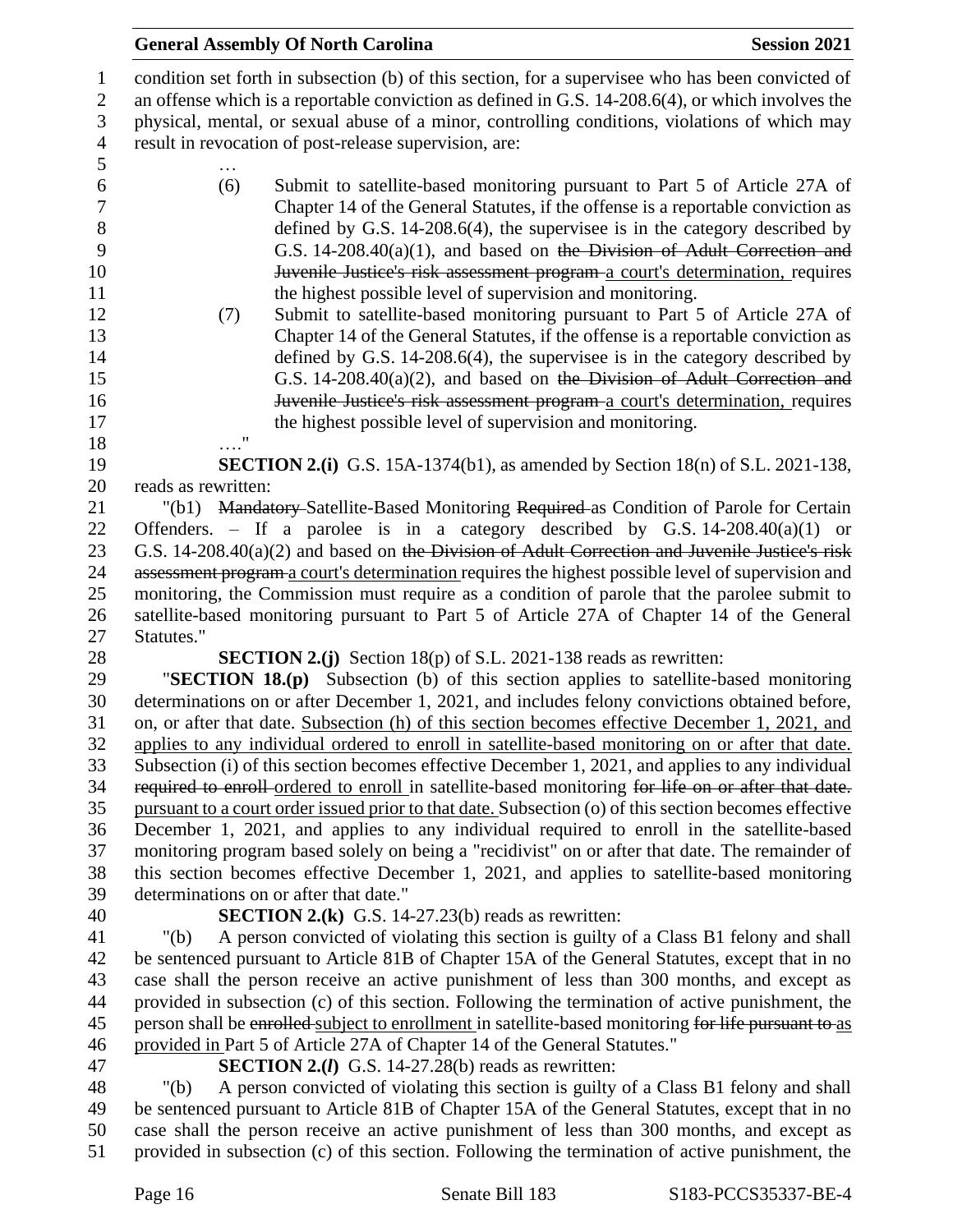| $\mathbf{1}$   | person shall be enrolled subject to enrollment in satellite-based monitoring for life pursuant to as     |
|----------------|----------------------------------------------------------------------------------------------------------|
| $\overline{2}$ | provided in Part 5 of Article 27A of Chapter 14 of the General Statutes."                                |
| 3              | <b>SECTION 2.(m)</b> Subsection (d) of this section becomes effective December 1, 2021,                  |
| 4              | and applies to any individual ordered to enroll in satellite-based monitoring on or after that date.     |
| 5              | Subsection (e) of this section becomes effective December 1, 2021, and applies to any individual         |
| 6              | ordered to enroll in satellite-based monitoring prior to that date. The remainder of this section        |
| 7              | becomes effective December 1, 2021, and applies to satellite-based monitoring determinations             |
| $8\,$          | on or after that date.                                                                                   |
| 9              | <b>SECTION 2.5.(a)</b> G.S. 15A-601, as amended by Section 14(a) of S.L. 2021-138,                       |
| 10             | reads as rewritten:                                                                                      |
| 11             | "§ 15A-601. First appearance before a district court judge; consolidation of first                       |
| 12             | appearance before magistrate and before district court judge; first appearance                           |
| 13             | before clerk of superior court; use of two-way audio and video transmission.                             |
| 14             | Any defendant charged in a magistrate's order under G.S. 15A-511 or criminal<br>(a)                      |
| 15             | process under Article 17 of this Chapter, Criminal Process, with a crime in the original                 |
| 16             | jurisdiction of the superior court must be brought before a district court judge in the district court   |
| 17             | district as defined in G.S. 7A-133 in which the crime is charged to have been committed. This            |
| 18             | first appearance before a district court judge is not a critical stage of the proceedings against the    |
| 19             | defendant.                                                                                               |
| 20             | Any defendant charged in a magistrate's order under G.S. 15A-511 or criminal process under               |
| 21             | Article 17 of this Chapter, Criminal Process, with a misdemeanor offense and held in custody             |
| 22             | must be brought before a district court judge in the district court district as defined in G.S. 7A-133   |
| 23             | in which the crime is charged to have been committed. This first appearance before a district            |
| 24             | court judge is not a critical stage of the proceedings against the defendant.                            |
| 25             |                                                                                                          |
| 26             | When a district court judge conducts an initial appearance as provided in<br>(b)                         |
| 27             | G.S. 15A-511, the judge may consolidate those proceedings and the proceedings under this                 |
| 28             | Article.                                                                                                 |
| 29             | Unless the courthouse is closed for transactions for a period longer than 72 hours or<br>(c)             |
| 30             | the defendant is released pursuant to Article 26 of this Chapter, Bail, first appearance before a        |
| 31             | district court judge must be held within 72 hours after the defendant is taken into custody or at        |
| 32             | the first regular session of the district court in the county, whichever occurs first. If the courthouse |
| 33             | is closed for transactions for a period longer than 72 hours, the first appearance before a district     |
| 34             | court judge must be held within 96 hours after the defendant is taken into custody or at the first       |
| 35             | regular session of the district court in the county, whichever occurs first. If the defendant is not     |
| 36             | taken into custody, or is released pursuant to Article 26 of this Chapter, Bail, within 72 hours         |
| 37             | after being taken into custody, prior to a first appearance, the first appearance must be held at the    |
| 38             | next session of district court held in the county. This subsection does not apply to a defendant         |
| 39             | whose first appearance before a district court judge has been set in a criminal summons pursuant         |
| 40             | to G.S. $15A-303(d)$ .                                                                                   |
| 41             |                                                                                                          |
| 42             | The clerk of the superior court in the county in which the defendant is taken into<br>(e)                |
| 43             | custody may conduct a first appearance as provided in this Article if a district court judge is not      |
| 44             | available in the county within 72 hours after the defendant is taken into eustody. A magistrate          |
| 45             | may conduct the first appearance if the clerk is not available. custody, or 96 hours after the           |
| 46             | defendant is taken into custody if the courthouse is closed for transactions for a period longer         |
| 47             | than 72 hours. The elerk or magistrate, clerk, in conducting a first appearance, shall proceed           |
| 48             | under this Article as would a district court judge."                                                     |
| 49             | <b>SECTION 2.5.(b)</b> G.S. 15A-534(d2) reads as rewritten:                                              |
| 50             | When conditions of pretrial release are being determined for a defendant who is<br>$"({\rm d}2)$         |
| 51             | charged with a felony offense and the defendant is currently on probation for a prior offense, a         |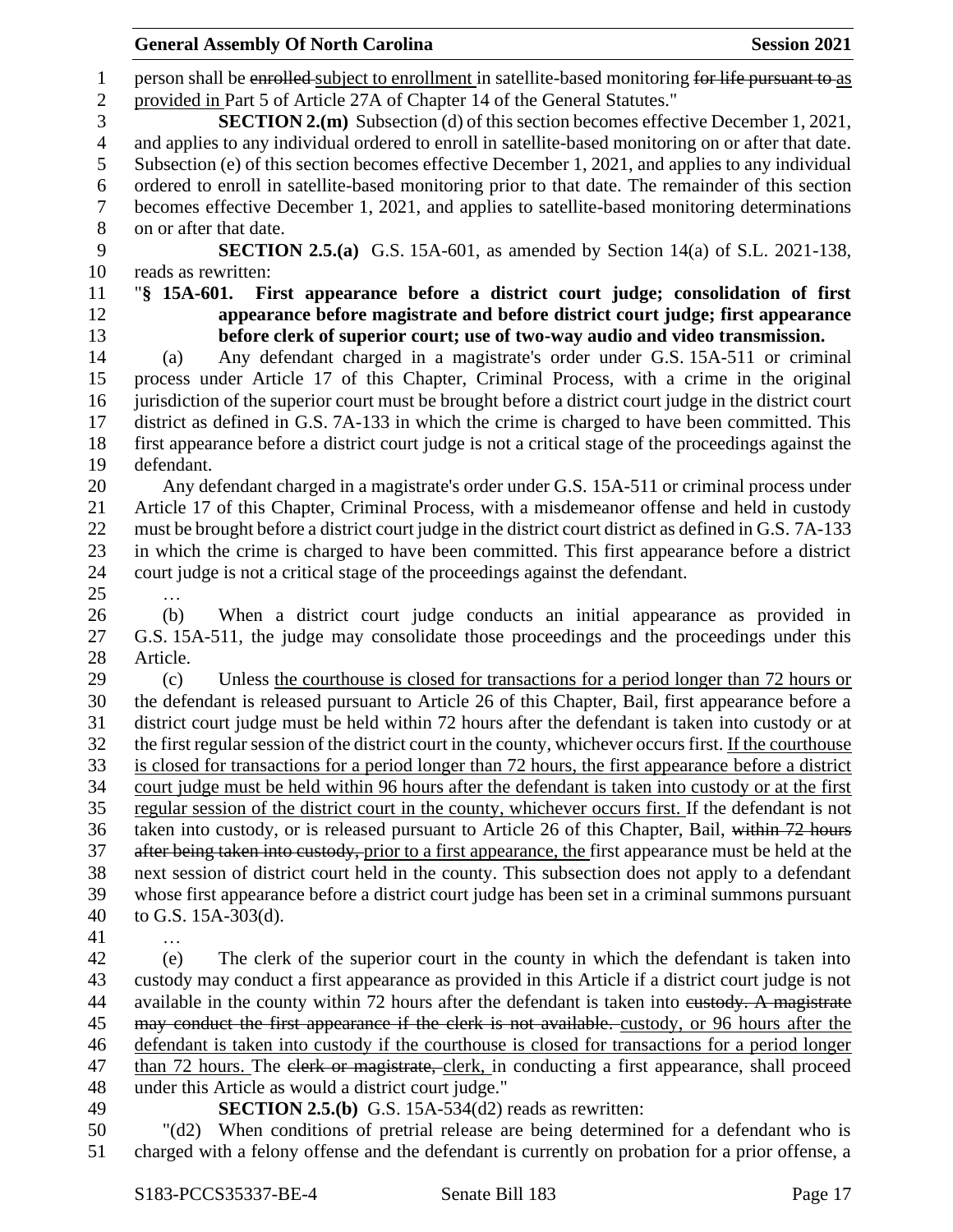# **General Assembly Of North Carolina Session 2021**  judicial official shall determine whether the defendant poses a danger to the public prior to imposing conditions of pretrial release and must record that determination in writing. This subsection shall apply to any judicial official authorized to determine or review the defendant's eligibility for release under any proceeding authorized by this Chapter. (1) If the judicial official determines that the defendant poses a danger to the 6 bublic, the judicial official must impose condition  $(4)$  or  $(5)$  in subsection (a) 7 of this section instead of condition (1), (2), or (3). (2) If the judicial official finds that the defendant does not pose a danger to the public, then conditions of pretrial release shall be imposed as otherwise provided in this Article. (3) If there is insufficient information to determine whether the defendant poses a danger to the public, then the defendant shall be retained in custody until a determination of pretrial release conditions is made pursuant to this subdivision. The judicial official that orders that the defendant be retained in custody shall set forth, in writing, the following at the time that the order is entered: a. The defendant is being held pursuant to this subdivision. b. The basis for the judicial official's decision that additional information is needed to determine whether the defendant poses a danger to the public and the nature of the necessary information. 21 c. A date, within 96 hours 72 hours or 96 hours if the courthouse is closed for transactions for a period longer than 72 hours, of the time of arrest, when the defendant shall be brought before a judge for a first appearance pursuant to Article 29 of this Chapter. If the necessary information is provided to the court at any time prior to the first appearance, the first available judicial official shall set the conditions of pretrial release. The judge who reviews the defendant's eligibility for release at the first appearance shall determine the conditions of

- pretrial release as provided in this Article." **SECTION 2.5.(c)** This section becomes effective December 1, 2021, and applies to criminal processes served on or after that date.
- 

## **PART III. CHANGE "SHERIFF'S DEPARTMENT" TO "SHERIFF'S OFFICE" IN VARIOUS SECTIONS OF THE GENERAL STATUTES**

**SECTION 3.(a)** G.S. 7B-500(b) reads as rewritten:

 "(b) The following individuals shall, without a court order, take into temporary custody an infant under seven days of age that is voluntarily delivered to the individual by the infant's parent who does not express an intent to return for the infant:

- (1) A health care provider, as defined under G.S. 90-21.11, who is on duty or at a hospital or at a local or district health department or at a nonprofit community health center.
- (2) A law enforcement officer who is on duty or at a police station or sheriff's department.office.
- (3) A social services worker who is on duty or at a local department of social services.
- (4) A certified emergency medical service worker who is on duty or at a fire or emergency medical services station."
- **SECTION 3.(b)** G.S. 17C-2 reads as rewritten:

## "**§ 17C-2. Definitions.**

 Unless the context clearly otherwise requires, the following definitions apply in this Article: …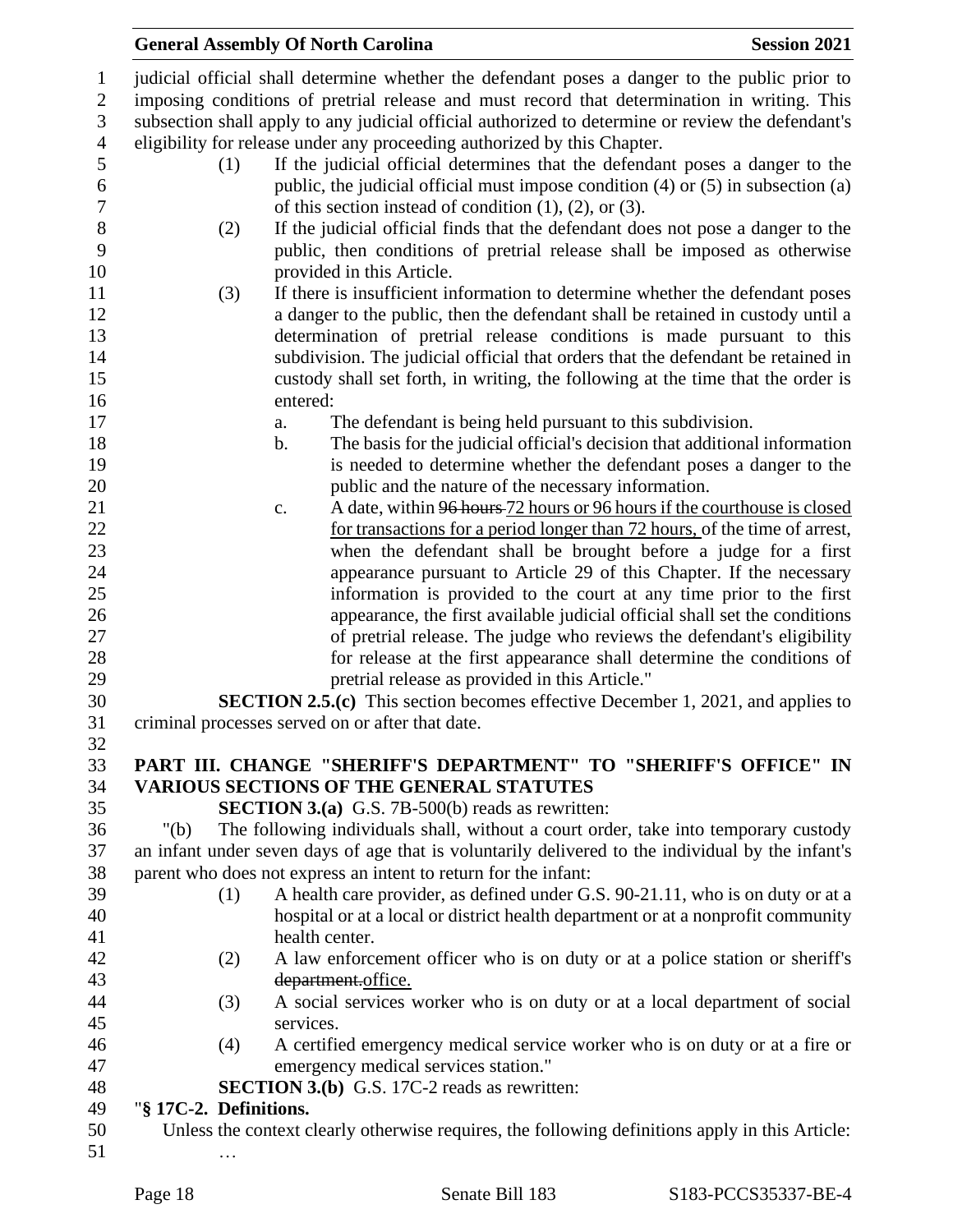|                          | <b>Session 2021</b><br><b>General Assembly Of North Carolina</b>                                                                                                                                                                                                                                                                                                                                                                                                                                                                                                                  |  |
|--------------------------|-----------------------------------------------------------------------------------------------------------------------------------------------------------------------------------------------------------------------------------------------------------------------------------------------------------------------------------------------------------------------------------------------------------------------------------------------------------------------------------------------------------------------------------------------------------------------------------|--|
| (2)                      | Criminal justice agencies. – The State and local law-enforcement agencies,<br>the State correctional agencies, other correctional agencies maintained by<br>local governments, and the juvenile justice agencies, but shall not include<br>deputy sheriffs, special deputy sheriffs, sheriffs' jailers, or other sheriffs'<br>department office personnel governed by the provisions of Chapter 17E of<br>these General Statutes.                                                                                                                                                 |  |
| (3)<br>$^{\prime\prime}$ | Criminal justice officers. – The administrative and subordinate personnel of<br>all the departments, offices, agencies, units or entities comprising the criminal<br>justice agencies who are sworn law-enforcement officers, both State and local,<br>with the power of arrest; State correctional officers; State probation/parole<br>officers; State probation/parole officers-surveillance; officers, supervisory<br>and administrative personnel of local confinement facilities; State juvenile<br>justice officers; chief court counselors; and juvenile court counselors. |  |
|                          | <b>SECTION 3.(c)</b> G.S. 17E-4.1 reads as rewritten:                                                                                                                                                                                                                                                                                                                                                                                                                                                                                                                             |  |
|                          | "§ 17E-4.1. Advisory powers of the Commission.                                                                                                                                                                                                                                                                                                                                                                                                                                                                                                                                    |  |
|                          | The Commission shall have the following powers, which shall be advisory in nature and for                                                                                                                                                                                                                                                                                                                                                                                                                                                                                         |  |
|                          | which the Commission is not authorized to undertake any enforcement actions:                                                                                                                                                                                                                                                                                                                                                                                                                                                                                                      |  |
| (1)                      | Certify, pursuant to the standards that it has established for the purpose, justice                                                                                                                                                                                                                                                                                                                                                                                                                                                                                               |  |
|                          | officers for those law-enforcement agencies that elect to comply with the                                                                                                                                                                                                                                                                                                                                                                                                                                                                                                         |  |
|                          | minimum education, training, and experience standards established by the                                                                                                                                                                                                                                                                                                                                                                                                                                                                                                          |  |
|                          | Commission for positions for which advanced or specialized training,                                                                                                                                                                                                                                                                                                                                                                                                                                                                                                              |  |
|                          | education, and experience are appropriate; appropriate.                                                                                                                                                                                                                                                                                                                                                                                                                                                                                                                           |  |
| (2)                      | Consult and cooperate with counties, agencies of this State, other                                                                                                                                                                                                                                                                                                                                                                                                                                                                                                                |  |
|                          | governmental agencies, and with universities, colleges, junior colleges, and                                                                                                                                                                                                                                                                                                                                                                                                                                                                                                      |  |
|                          | other institutions, public or private, concerning the development of training<br>schools and programs or courses of instruction; instruction.                                                                                                                                                                                                                                                                                                                                                                                                                                     |  |
| (3)                      | Study and make reports and recommendations concerning justice education                                                                                                                                                                                                                                                                                                                                                                                                                                                                                                           |  |
|                          | and training in North Carolina; Carolina.                                                                                                                                                                                                                                                                                                                                                                                                                                                                                                                                         |  |
| (4)                      | Conduct and stimulate research by public and private agencies which shall be                                                                                                                                                                                                                                                                                                                                                                                                                                                                                                      |  |
|                          | designed to improve education and training in the administration of                                                                                                                                                                                                                                                                                                                                                                                                                                                                                                               |  |
|                          | justice; justice.                                                                                                                                                                                                                                                                                                                                                                                                                                                                                                                                                                 |  |
| (5)                      | Study, obtain data, statistics, and information and make reports concerning the                                                                                                                                                                                                                                                                                                                                                                                                                                                                                                   |  |
|                          | recruitment, selection, education and training of persons serving justice                                                                                                                                                                                                                                                                                                                                                                                                                                                                                                         |  |
|                          | agencies in this State; to make recommendations for improvement in methods                                                                                                                                                                                                                                                                                                                                                                                                                                                                                                        |  |
|                          | of recruitment, selection, education and training of persons serving sheriffs'                                                                                                                                                                                                                                                                                                                                                                                                                                                                                                    |  |
|                          | departments; offices.                                                                                                                                                                                                                                                                                                                                                                                                                                                                                                                                                             |  |
| (6)                      | Study and make reports and recommendations to the Governor, Attorney                                                                                                                                                                                                                                                                                                                                                                                                                                                                                                              |  |
|                          | General, Chief Justice, President of the Senate and Speaker of the House,                                                                                                                                                                                                                                                                                                                                                                                                                                                                                                         |  |
|                          | concerning the manpower, salary and equipment needs of the sheriffs of the                                                                                                                                                                                                                                                                                                                                                                                                                                                                                                        |  |
| (7)                      | State;State.<br>Make recommendations concerning any matters within its purview pursuant                                                                                                                                                                                                                                                                                                                                                                                                                                                                                           |  |
|                          | to this Chapter; Chapter.                                                                                                                                                                                                                                                                                                                                                                                                                                                                                                                                                         |  |
| (8)                      | Appoint such advisory committees as it may deem necessary; necessary.                                                                                                                                                                                                                                                                                                                                                                                                                                                                                                             |  |
| (9)                      | Do such things as may be necessary and incidental to the administration of its                                                                                                                                                                                                                                                                                                                                                                                                                                                                                                    |  |
|                          | authority pursuant to this Chapter; Chapter.                                                                                                                                                                                                                                                                                                                                                                                                                                                                                                                                      |  |
| (10)                     | Formulate basic plans for and promote the development and improvement of                                                                                                                                                                                                                                                                                                                                                                                                                                                                                                          |  |
|                          | a comprehensive system of education and training for the officers and                                                                                                                                                                                                                                                                                                                                                                                                                                                                                                             |  |
|                          | employees of agencies consistent with its rules and regulations; regulations.                                                                                                                                                                                                                                                                                                                                                                                                                                                                                                     |  |
| (11)                     | Maintain liaison among municipal, State and federal agencies with respect to                                                                                                                                                                                                                                                                                                                                                                                                                                                                                                      |  |
|                          | education and training; training.                                                                                                                                                                                                                                                                                                                                                                                                                                                                                                                                                 |  |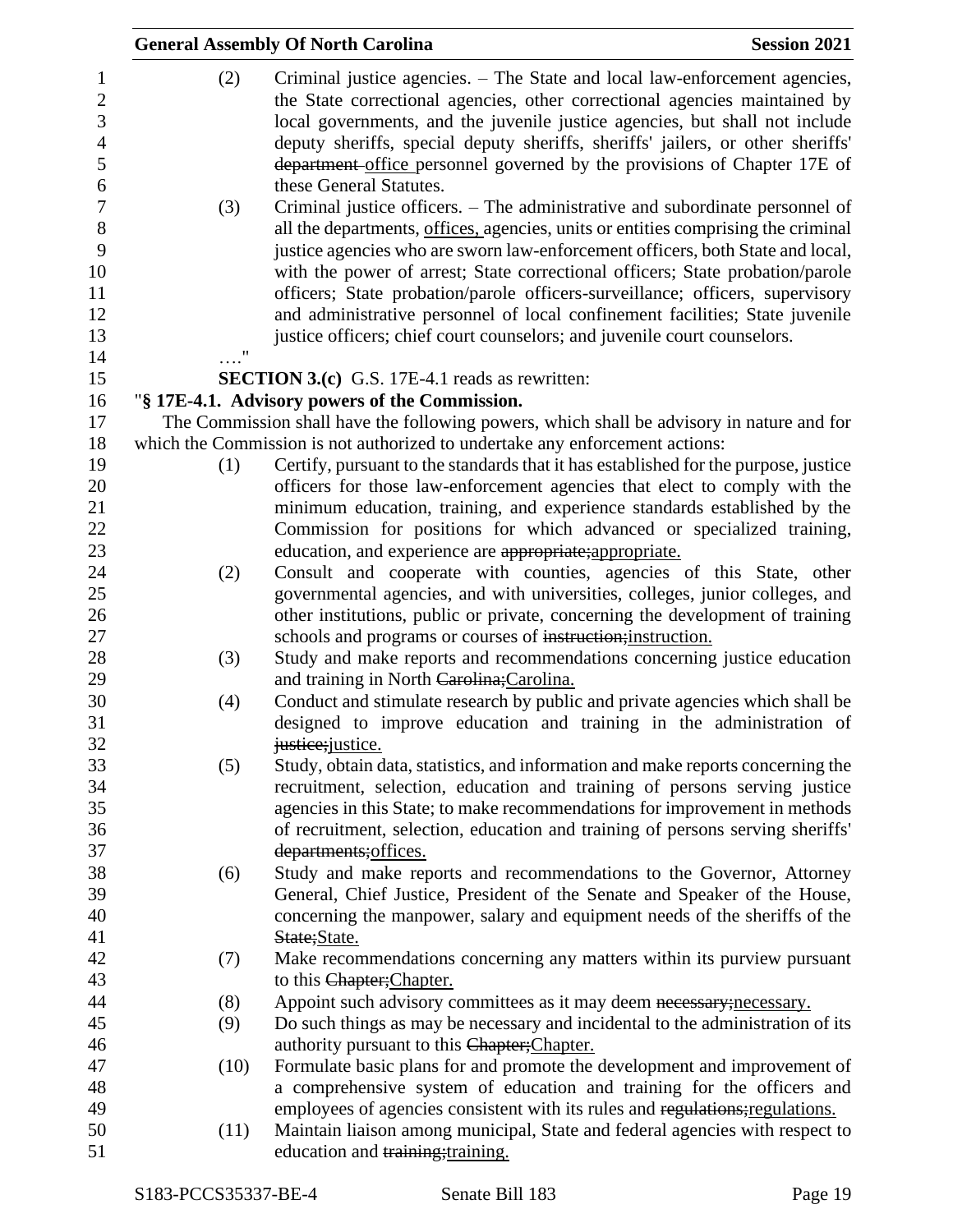| <b>General Assembly Of North Carolina</b><br><b>Session 2021</b>                                     |
|------------------------------------------------------------------------------------------------------|
| Promote the planning and development of a systematic career development<br>(12)                      |
| program for sheriffs' department office personnel."                                                  |
| <b>SECTION 3.(d)</b> G.S. 17E-7(b) reads as rewritten:                                               |
| The Commission shall provide, by regulation, that no person may be appointed as a<br>" $(b)$         |
| justice officer at entry level, except on a temporary or probationary basis, unless such person has  |
| satisfactorily completed an initial preparatory program of training at a school certified by the     |
| Commission or has been exempted from that requirement by the Commission pursuant to this             |
| Chapter. Upon separation of a justice officer from a sheriff's department-office within the          |
| temporary or probationary period of appointment, the probationary certification shall be             |
| terminated by the Commission. Upon the reappointment to the same department office or                |
| appointment to another department office of an officer who has separated from a department an        |
| office within the probationary period, the officer shall be charged with the amount of time served   |
| during his initial appointment and allowed the remainder of the probationary period to complete      |
| the basic training requirement. Upon the reappointment to the same department office or              |
| appointment to another department office of an officer who has separated from a department an        |
| office within the probationary period and who has remained out of service for more than one year     |
| from the date of separation, the officer shall be allowed another probationary period to complete    |
| such training as the Commission shall require by rule for an officer returning to service."          |
| <b>SECTION 3.(e)</b> G.S. 18B-501(f) reads as rewritten:                                             |
| Contracts with Other Agencies. - Instead of hiring local ABC officers, a local board<br>" $(f)$      |
| may contract to pay its enforcement funds to a sheriff's department, office, city police department, |
| or other local law-enforcement agency for enforcement of the ABC laws within the                     |
| law-enforcement agency's territorial jurisdiction. Enforcement agreements may be made with           |
| more than one agency at the same time. When such a contract for enforcement exists, the              |
| designated officers of the contracting law-enforcement agency shall have the same authority to       |
| inspect under G.S. 18B-502 that an ABC officer employed by that local board would have. An           |

 inspect under G.S. 18B-502 that an ABC officer employed by that local board would have. An agency contracted to provide ABC law enforcement shall designate no more than five officers to conduct inspections pursuant to this section and G.S. 18B-502. If a city located in two or more counties approves the sale of some type of alcoholic beverage pursuant to the provisions of G.S. 18B-600(e4), and there are no local ABC boards established in the city and one of the counties in which the city is located, the local ABC board of any county in which the city is located may enter into an enforcement agreement with the city's police department for enforcement of the ABC laws within the entire city, including that portion of the city located in the county of the ABC board entering into the enforcement agreement."

**SECTION 3.(f)** G.S. 58-32-1 reads as rewritten:

### "**§ 58-32-1. Commission created; membership.**

 There is hereby created within the Department a Public Officers and Employees Liability Insurance Commission. The Commission shall consist of 11 members who shall be appointed as follows: the Commissioner shall appoint six members as follows: two members who are members of the insurance industry who may be chosen from a list of six nominees submitted to the Commissioner by the Independent Insurance Agents of North Carolina, Inc.; one member who is employed by a police department who may be chosen from a list of three nominees submitted to the Commissioner jointly by the North Carolina Police Chiefs Association and North Carolina 44 Police Executives Association, and one member who is employed by a sheriff's department office who may be chosen from a list of three nominees submitted to the Commissioner by the North Carolina Sheriff's Association; one member representing city government who may be chosen from a list of three nominees submitted to the Commissioner by the North Carolina League of Municipalities; and one member representing county government who may be chosen from a list of three nominees submitted to the Commissioner by the North Carolina Association of County Commissioners; and the General Assembly shall appoint two persons, one upon the recommendation of the Speaker of the House of Representatives, and one upon the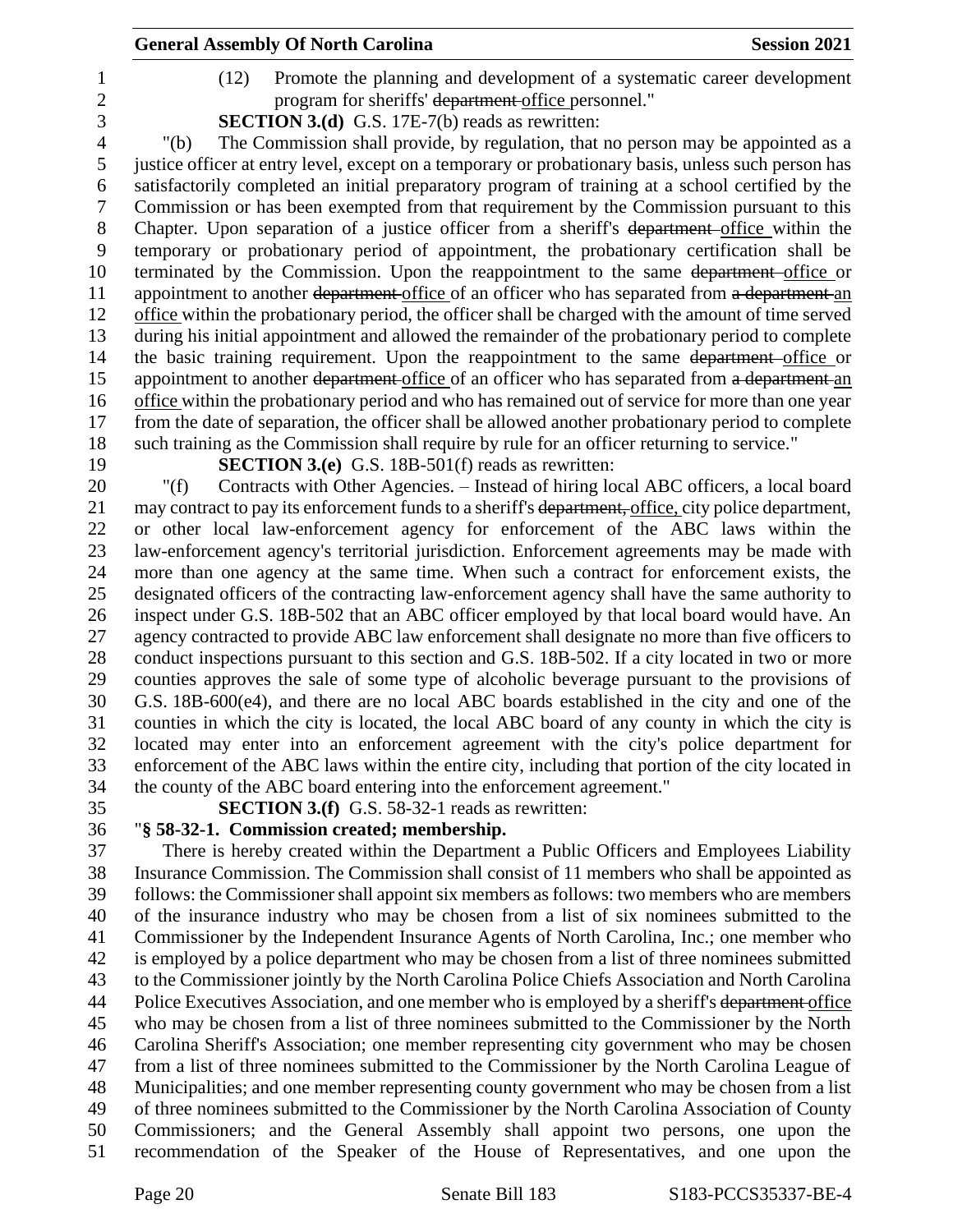recommendation of the President Pro Tempore of the Senate. The Commissioner or the Commissioner's designate shall be an ex officio member. Appointments by the General Assembly shall be made in accordance with G.S. 120-121, and vacancies in those appointments shall be filled in accordance with G.S. 120-122. The terms of the initial appointees by the General Assembly shall expire on June 30, 1983. The Secretary of the Department of Public Safety or the Secretary's designate shall be an ex officio member. The Attorney General or the Attorney General's designate shall be an ex officio member. One insurance industry member appointed by the Commissioner shall be appointed to a term of two years and one insurance industry member shall be appointed to a term of four years. The police department member shall be appointed to a term of two years and the sheriff's department office member shall be appointed to a term of four years. The representative of county government shall be appointed to a term of two years and the representative of city government to a term of four years. Beginning July 1, 1983, the appointment made by the General Assembly upon the recommendation of the Speaker shall be for two years, and the appointment made by the General Assembly upon the recommendation of the President Pro Tempore of the Senate shall be for four years. Except as provided in this section, if any vacancy occurs in the membership of the Commission, the appointing authority shall appoint another person to fill the unexpired term of the vacating member. After the initial terms established herein have expired, all appointees to the Commission shall be appointed to terms of four years.

 The Commission members shall elect the chair and vice-chair of the Commission. The Commission may, by majority vote, remove any member of the Commission for chronic absenteeism, misfeasance, malfeasance or other good cause."

**SECTION 3.(g)** G.S. 68-20 reads as rewritten:

### "**§ 68-20. Notice of sale and sale where owner fails to redeem or is unknown; application of proceeds.**

 If the owner fails to redeem his livestock within three days after the notice and demand as provided in G.S. 68-18 is received or within three days after the determination of the costs and damages as provided in G.S. 68-19, the impounder shall notify the local Sheriff's office and the Sheriff shall post a notice fully describing the livestock and stating the place, date, and hour of sale on the Web site of the Sheriff's department. office. After 10 days from such posting, the impounder shall sell the livestock at public auction. If the owner of the livestock remains unknown to the impounder, then, three days after publication of the notice required by G.S. 68-18.1, the impounder shall notify the local Sheriff's office and the Sheriff shall post a notice fully describing the livestock and stating the place, date, and hour of sale on the Web site of the Sheriff's department. office. After 10 days from such posting, the impounder shall sell the livestock at public auction. The proceeds of any such public sale shall be applied to pay the reasonable costs of impounding and maintaining the livestock and the damages to the impounder caused by the livestock. Reasonable costs of impounding shall include any fees paid pursuant to G.S. 68-18.1 in an attempt to locate the owner of the livestock. The balance, if any, shall be paid to the owner of the livestock, if known, or, if the owner is not known, then to the school fund of the county where the livestock was impounded."

- 
- 

### **SECTION 3.(h)** G.S. 90-95.2(b)(2) reads as rewritten:

- "(2) "Law-enforcement agency" means any State or local agency, force, department, or unit responsible for enforcing criminal laws in this State, 45 including any local police department or sheriff's department. office."
- **SECTION 3.(i)** G.S. 132-1.4(b)(3) reads as rewritten:
- "(3) "Public law enforcement agency" means a municipal police department, a 48 county police department, a sheriff's department, office, a company police agency commissioned by the Attorney General pursuant to G.S. 74E-1, et seq., and any State or local agency, force, department, or unit responsible for investigating, preventing, or solving violations of the law."